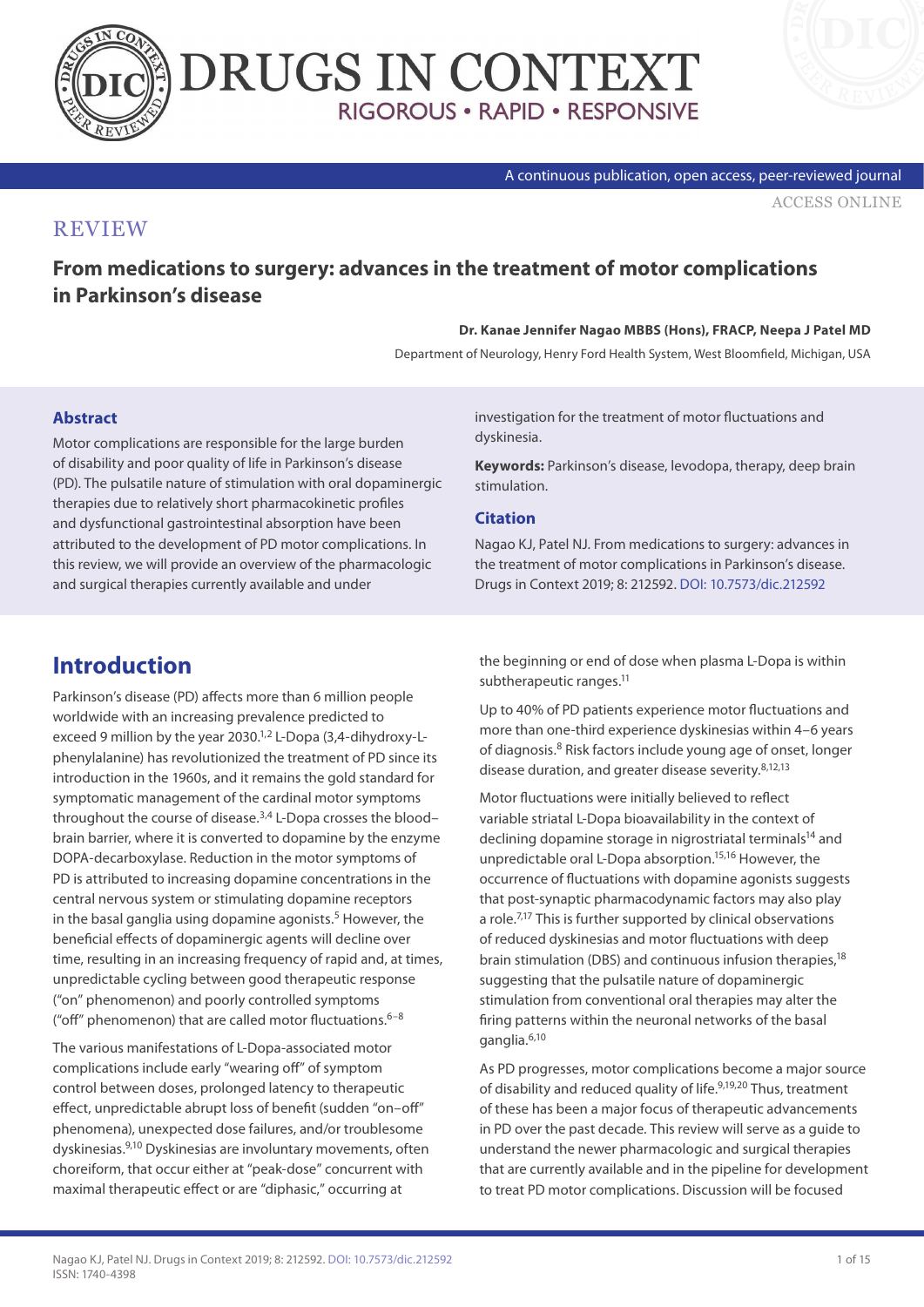|                                                                                                                                                                                                            | $T_{\nu_2}$ (h)                                                                 | $C_{\text{max}}$ (ng/mL)                                       | $T_{max}$ (h)                                                                                                                                      |
|------------------------------------------------------------------------------------------------------------------------------------------------------------------------------------------------------------|---------------------------------------------------------------------------------|----------------------------------------------------------------|----------------------------------------------------------------------------------------------------------------------------------------------------|
| <b>DDI-LD immediate release</b>                                                                                                                                                                            |                                                                                 |                                                                |                                                                                                                                                    |
| 25-100 mg<br>Controls <sup>22,50,140-142</sup> (n=75-77)<br>Mild and moderate $PD^{143}$ (n=8)<br>Mild-advanced $PD^{49}$ (n=10)                                                                           | 1.53 $[1.4-1.91]$ <sup>d</sup><br>1.51 (SEM 0.07)<br>$1.35$ (CV 23.7)           | 1047 [850-1210] <sup>d</sup><br>2080 (SEM 354)<br>1484 (CV 26) | 0.94 $[0.58 - 1.0]$ <sup>d</sup><br>0.78 (SEM 0.22)<br>1.00 $[0.5-4]$ <sup>d</sup>                                                                 |
| 25-250 mg<br>Controls <sup>141</sup> (n=14-16)<br>Mild $PD^{144}$ (n=10)<br>Moderate $PD^{144}$ (n=8)<br>Advanced $PD144$ (n=13)                                                                           |                                                                                 | 1760±690<br>1490±80<br>1350±100<br>1560±100                    | $1.02 \pm 0.80$<br>$1.23 \pm 0.34$<br>$1.25 \pm 0.25$<br>$1.14 \pm 0.29$                                                                           |
| <b>CD-LD-controlled release</b><br>25-100 mg<br>Controls <sup>22</sup> (n=23)<br>Mild $PD^{145}$ (n=9)                                                                                                     | $1.6 \pm 0.2$<br>$1.7 \pm 0.3$                                                  | $855 \pm 299$<br>887±355                                       | 1.5 $[1.0-2.0]$ <sup>d</sup><br>$1.3 \pm 0.6$                                                                                                      |
| 50-200 mg<br>Mild $PD^{145}$ (n=9)<br>Mild and moderate PD <sup>146</sup> (n=13)<br>Moderate-advanced PD <sup>25</sup> (n=17)                                                                              | $1.9 + 0.4$                                                                     | 1282±454<br>263 (SEM 35.92)<br>1840±889                        | $1.8 + 0.9$<br>2.82 (SEM 0.27)<br>$2.4 \pm 1.02$                                                                                                   |
| <b>DDI-LD-entacapone</b><br>25-100-200 mg<br>Controls <sup>22,50,140,141</sup> (n=64-66)<br>Mild-moderate $PD^{143}$ (n=8)                                                                                 | 1.81 $[1.6 - 2.11]$ <sup>d</sup><br>2.00 (0.12 SEM)                             | 951.5 [720-1040] <sup>d</sup><br>1490 (SEM 110)                | 1.22 $[0.75-1.5]$ <sup>d</sup><br>1.17 (SEM 0.24)                                                                                                  |
| 37.5-150-200 mg<br>Controls <sup>141</sup> (n=14-16)<br>Mild-moderate $PD146$ (n=13)<br>Moderate-advanced PD <sup>25</sup> (n=17)                                                                          |                                                                                 | 1090±310<br>257.2 (SEM 27.52)<br>1926±760                      | $0.90 \pm 0.5$<br>2.33 (0.09 SEM)<br>$2.03 \pm 0.98$                                                                                               |
| <b>DDI-LD-opicapone</b><br>Controls $50$ (n=16)<br>25 mg<br>50 mg<br>75 mg                                                                                                                                 | 2.47 (CV 33.7)<br>2.50 (CV 15.7)<br>2.39 (CV 23.3)                              | 1203 (CV 37.7)<br>1030 (CV 38.8)<br>1057 (CV 31.7)             | 1.00 $[0.5-3.0]$ <sup>d</sup><br>$0.75$ [0.5-3.0] <sup>d</sup><br>1.50 $[0.5-2.0]$ <sup>d</sup>                                                    |
| Mild-advanced PD <sup>49</sup> (n=10) <sup>a</sup><br>5 <sub>mg</sub><br>15 mg<br>$30$ mg                                                                                                                  | 1.67 (CV 24.9)<br>1.78 (CV 31.2)<br>2.16 (CV 36.5)                              | 1868 (CV 31.8)<br>1806 (CV 28.4)<br>2584 (CV 33.7)             | $1.00$ $[0.5-2.0]$ <sup>d</sup><br>$0.75$ [0.5-2.0] <sup>d</sup><br>$0.50$ $[0.5-3.0]$ <sup>d</sup>                                                |
| <b>CD-L-Dopa capsule</b><br>Controls<br>23.75-95 $mq^{26}$ (n=28)<br>36.25-145 $mg^{26}$ (n=28)<br>$48.75 - 195$ mg <sup>26</sup> (n=28)<br>61.25-245 $mg^{26}$ (n=28)<br>97.5-390 mg (n=22) <sup>22</sup> | $1.5 \pm 0.3$<br>$1.4 \pm 0.2$<br>$1.5 \pm 0.6$<br>$1.5 \pm 0.3$<br>$1.9 + 0.7$ | 317±90.3<br>491±125<br>630±187<br>763±156<br>1326±268          | 2.8 $[0.5-5]$ <sup>d</sup><br>2.8 $[0.5-5]$ <sup>d</sup><br>4.0 $[0.5-5]$ <sup>d</sup><br>3.5 $[0.5-5]$ <sup>d</sup><br>4.5 $[0.5-8]$ <sup>d</sup> |
| <b>AP-CD-LD</b><br>Controls <sup>147</sup> (n=12) <sup>b</sup><br>50-500 mg                                                                                                                                | 5.15                                                                            | 1951                                                           | 4.67                                                                                                                                               |
| LCIG 16-hour infusion <sup>58</sup><br>Advanced PD (n=18) <sup>e</sup><br>mean CD 395±101 mg-                                                                                                              |                                                                                 |                                                                |                                                                                                                                                    |
| LD 1580±403 mg daily                                                                                                                                                                                       |                                                                                 | 4210±1360                                                      | $2.85 \pm 2.31$                                                                                                                                    |

#### **Table 1. Pharmacokinetic profiles of levodopa therapies currently available in the US and Europe.**

*(Continued)*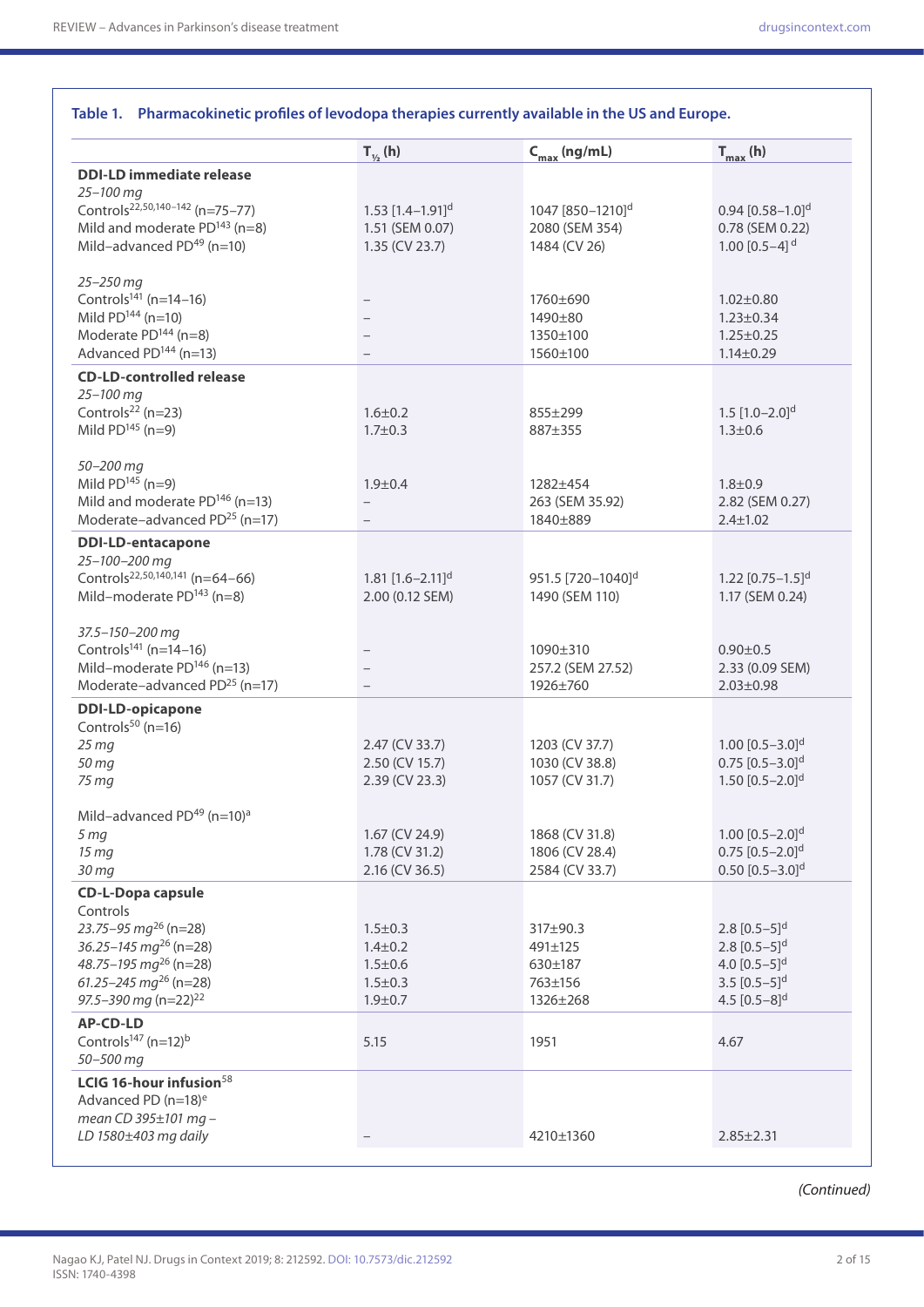#### **Table 1. (***Continued***)**

This table summarizes the pharmacokinetic (PK) profiles of levodopa with adjuvant therapies and novel delivery mechanisms. Parkinson's disease (PD) patients were categorized by either the duration of disease (DD) or Hoehn and Yahr scores (H&Y). Study populations were grouped as healthy controls, mild PD (DD: 0–5 years; H&Y I–II), moderate PD (DD: 6–10 years; H&Y III), and advanced PD (DD: >10 years; H&Y IV–V). Parameters are expressed as mean ± standard deviation except where indicated. <sup>a</sup>after 28 days of daily opicapone dosing to reach steady state; <sup>b</sup>no standard deviation available. dMedian values between multiple studies are reported with mean ranges listed in brackets.

eNo details of the study population disease duration or H&Y stage were provided in this study. Subjects were labeled as advanced by the investigators.<sup>58</sup>

CD, carbidopa; CV, % coefficient variation; DDI, dopa decarboxylase inhibitor (carbidopa or benserazide); LCIG, levodopa carbidopa intestinal gel; LD, levodopa; SEM, standard error of mean.

on therapies that have completed phase II clinical trials in PD patients.

# **Levodopa: old becomes new**

Carbidopa (CD) or benserazide is combined with L-Dopa to reduce its peripheral conversion to dopamine by inhibiting DOPA-decarboxylase, thereby improving L-Dopa bioavailability. Clinically, this reduces the side effects of L-Dopa-associated nausea and vomiting.21 Immediate-release (IR) L-Dopa is the most readily available formulation worldwide; however, its shortacting pharmacokinetics results in unstable plasma L-Dopa concentrations.22 Peak plasma concentrations are reached within 1 hour of oral administration but drop to less than 10% by 5 hours in healthy adults.<sup>22</sup> Another potential variable influencing L-Dopa bioavailability may be gastrointestinal hypomotility, a common nonmotor symptom of PD.<sup>16,23</sup>

Measures to overcome inconsistent L-Dopa bioavailability led to the early development of longer-acting formulations. Early formulations of controlled-release (CR) L-Dopa (Sinemet CR, Merck & Co, Whitehouse Station, NJ, USA) and a single tablet CD-L-Dopa combined with entacapone (CLE), a peripheral inhibitor of the catechol-O-methyltransferase (COMT) (marketed as Stalevo, Novartis Pharmaceuticals Corporation, East Hanover, NJ, USA), were developed to increase the duration of effect and peak plasma concentrations of L-Dopa, respectively. However, CLE only demonstrated a modest increase in L-Dopa half-life by  $0.5-0.7$  hours in PD patients.<sup>24</sup> and both CLE and L-Dopa CR showed a large degree of intersubject variability in pharmacokinetics.25 Development of better, more consistent, and reliable long-acting formulations of L-Dopa remains a priority for drug development (Table 1).

## Carbidopa-levodopa capsule

CD-L-Dopa Capsule (Rytary, Impax Laboratories, Hayward, CA, USA) is a dual-release formulation of immediate- and extended-release CD-L-Dopa beads in a single capsule that was recently approved for use in the United States (US) and select countries. Similar to IR L-Dopa, CD-L-Dopa capsule achieved initial peak plasma L-Dopa concentration within

1 hour; however, these concentrations were sustained for up to 4-5 hours in healthy volunteers.<sup>26</sup> Furthermore, CD-L-Dopa capsule lasted 2.5 hours longer than the two other existing long-acting formulations (L-Dopa CR and CLE).<sup>22</sup>

CD-L-Dopa capsule provided greater *on* time without troublesome dyskinesias compared to IR L-Dopa reflective of a smoother pharmacokinetic profile (Figure 1).<sup>27</sup> In a phase III clinical trial, an average of 3.6 doses of CD-L-Dopa capsule was used per day compared to 5 doses in the IR group.<sup>27</sup> However, anecdotally, this medication may need to be prescribed more frequently to achieve stable "on" time in advanced PD. Common adverse effects were insomnia, nausea, dizziness, falls, and dyskinesia with similar incidence to the IR L-Dopa cohort.<sup>27</sup>

### DM-1992

DM-1992 is a novel long-acting L-Dopa, currently under investigation.28 It consists of an IR L-Dopa layer and a novel expanding core of extended-release L-Dopa that is retained in the stomach for 8–9 hours, resulting in a more stable pharmacokinetic profile.<sup>29</sup> One study crossing over PD patients from IR L-Dopa to DM-1992 demonstrated a reduction in "off" time by 1 hour.<sup>28</sup> Worsening Parkinsonian gait and dizziness were common in the DM-1992 arm, but there were no significant differences in types of adverse effects seen compared to IR L-Dopa.<sup>28</sup>

## AP-CL-LD

The Accordion Pill (AP-CD-LD; Intec Pharma, Inc, New York, NY, USA) is another novel slow-release preparation of L-Dopa that is currently under investigation. This medication comprises multiple layers of CD combined with both IR and CR L-Dopa that is retained in the stomach for 12–14 hours.<sup>30</sup> In healthy controls and PD patients, AP-CD-LD provides less fluctuant plasma L-Dopa levels compared to IR L-Dopa.31,32 In phase II trials, there was significant clinician and patient-rated symptom improvement and greater non-troublesome "on" time compared to traditional oral L-Dopa therapy (IR or  $CR$ ).<sup>32,33</sup> Up to a 25% reduction in the total, daily L-Dopa dose was also reported.<sup>33</sup> A phase III randomized trial comparing AP-CD-LD with IR L-Dopa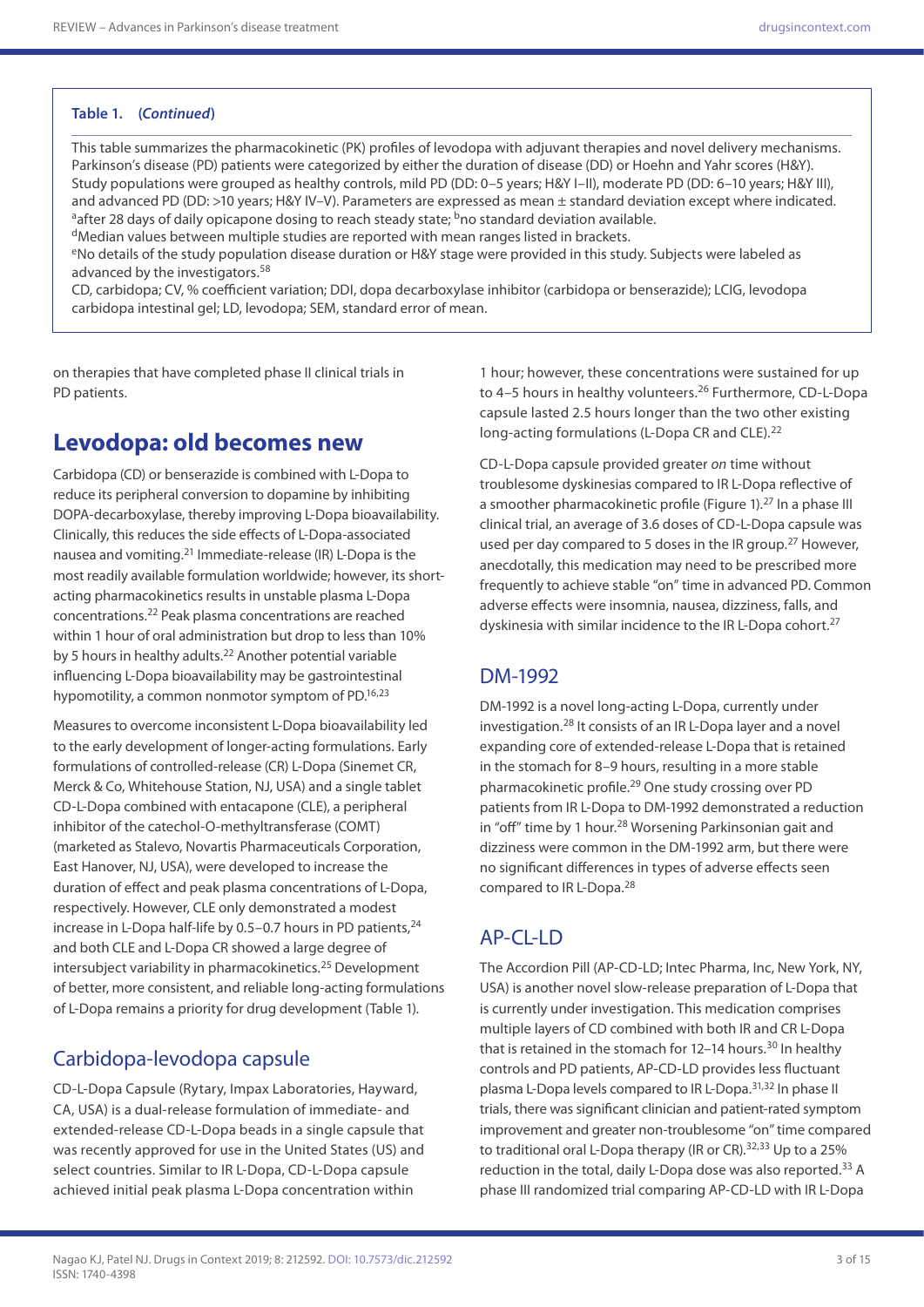was recently completed; however, results have not been published.34

## **Levodopa adjuvant therapies**

Another strategy to increase the peak plasma concentrations and duration of action of L-Dopa is by slowing its metabolism. Adjunctive medications such as COMT inhibitors and monoamine oxidase B (MAO-B) inhibitors can be used to prolong L-Dopa's therapeutic effects by interfering with dopamine and L-Dopa metabolism, respectively.35,36

As previously discussed, COMT inhibitors prolong L-Dopa bioavailability and can delay the increase in dose frequency. Although it only provides an average of 0.8 hours increase in *on* time, entacapone is currently the most commonly used COMT inhibitor (Figure 1).37 Although entacapone only acts peripherally, tolcapone is another COMT inhibitor that acts both centrally and peripherally<sup>38</sup> and improves "on" time by 1.8 hours (Figure 1).<sup>39</sup> Despite its superiority over entacapone, its use has been restricted in the US due to the adverse effects of fulminant hepatotoxicity.40–42

MAO-B inhibitors selectively decrease the metabolism of striatal dopamine without causing tyramine-induced

hypertension response typical of MAO-A inhibitors.<sup>36</sup> Selegiline and rasagiline are the two most commonly prescribed MAO-B inhibitors that are used as either mono- or adjunctive therapy to L-Dopa.<sup>43-48</sup> In one study, utilizing rasagiline or entacapone as an adjunct to L-Dopa, comparable increases in "on" time without troublesome dyskinesias were observed at 0.85 hours (Figure 1).46 Thus, development for more potent therapies to augment L-Dopa metabolism is needed.

#### **Opicapone**

Opicapone is a third-generation, selective, peripherally acting, once-daily COMT inhibitor.<sup>49,50</sup> It was approved for use in Europe in 2016 and is currently under investigation in the US. At the recommended dose of 50 mg daily of opicapone, L-Dopa bioavailability is significantly higher than that achieved by entacapone.<sup>50</sup> Unfortunately, opicapone's pharmacokinetic superiority was not mirrored in clinical trials. Two phase III studies demonstrated only modest increase in "on" time without troublesome dyskinesias when compared to placebo,51,52 and no significant difference when compared to entacapone (Figure 1).<sup>51</sup> Opicapone was well tolerated with discontinuation primarily attributed to dopaminergic side effects of dyskinesias, hallucinations, and orthostatic

**Figure 1. Increase in daily "on" time without troublesome dyskinesia. This figure summarizes the data from randomized controlled trials, as it relates to improvement of "on" time without troublesome dyskinesias. Statistical analysis between investigational therapy and best medical therapy is designated by the following** *p***-values:** *a: p***<0.05;** *b: p***<0.01;** *c***: no** *p***-value available. N.S. not significant.**

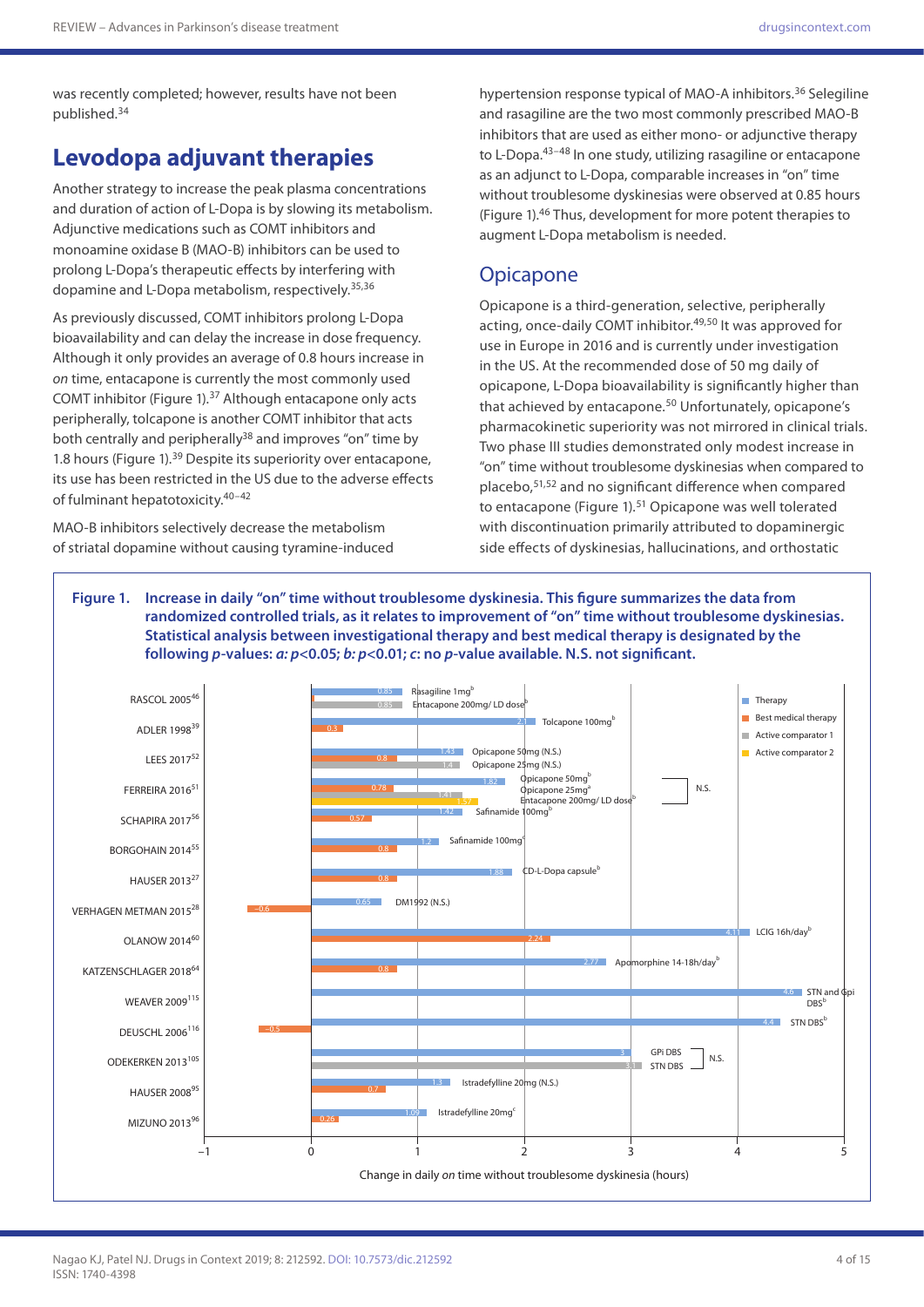hypotension.52 Treatment emergent dyskinesias were reported as an adverse effect more frequently with 50 mg opicapone compared to entacapone.51 Other adverse effects included constipation and dry mouth.51,52

### Safinamide

Safinamide is a highly selective, reversible MAO-B inhibitor<sup>53</sup> available in the US and select countries, with proposed antidyskinetic effects due to reduction in glutamate transmission.54 Safinamide was primarily studied as an adjunct to L-Dopa with only a slight increase in daily *on* time without troublesome dyskinesias, to a magnitude similar to rasagiline (Figure 1).46,55,56 Although there are no head-to-head studies directly comparing the three MAO-B inhibitors and entacapone, Binde and colleagues performed a meta-analysis of 27 published trials demonstrating that safinamide was inferior to both rasagiline and selegiline and had comparable efficacy to entacapone.<sup>57</sup> Furthermore, the antidyskinetic effects observed in primate models<sup>54</sup> were not replicated in human studies.<sup>56</sup>

# **Infusion therapies**

The goal to achieve stable plasma concentrations of L-Dopa prompted the development of infusion therapies. Several therapies discussed in this section have been utilized in Europe for many years and have only recently been investigated and approved in the US.

### Levodopa-carbidopa intestinal gel

Levodopa-carbidopa intestinal gel (LCIG) infusion provides continuous jejunal infusion. Although it has been used for 15 years outside the US, it was approved in the US only in 2015. An external pump delivers L-Dopa continuously over 16 hours during the waking day *via* a percutaneous gastrojejunostomy tube (PEG-J). This provides more stable therapeutic plasma L-Dopa concentrations compared to oral IR preparations.<sup>58,59</sup> LCIG increased "on" time without troublesome dyskinesias by almost 2 hours (Figure 1) and patients utilized less rescue doses of L-Dopa compared to the IR L-Dopa cohort at 12 weeks in a phase III trial.<sup>60</sup> Significant improvements in quality of life, activities of daily living, and non-motor symptoms have been reported.60 Additionally, more than one-third of patients were able to utilize LCIG as monotherapy.<sup>61</sup>

Despite these advantages, a barrier to widespread use is long-term device or procedure-related complications such as infection, tube dislocations, stoma complications, peritonitis, and pneumoperitoneum, which occurred in almost 70% of patients in an open-label prospective study.<sup>62</sup> Of note, most gastrointestinal and procedural adverse events occurred within the first 2 weeks postoperatively.<sup>60</sup> Finally, LCIG has an increased risk of polyneuropathy. Although the exact pathophysiology is unknown, vitamin  $B_{12}$  deficiency has

been implicated, warranting regular monitoring and  $B_{12}$ supplementation.<sup>63</sup>

### Subcutaneous apomorphine infusion

Apomorphine is a dopamine agonist acting on postsynaptic dopamine receptors to improve the motor symptoms of PD. Subcutaneous apomorphine infusions have been used for more than a decade with good effect outside the US and is currently in clinical trials in the US.<sup>64,65</sup> A randomized, doubleblind study of 16-hour daily infusion demonstrated similar improvements in "on" time to LCIG (Figure 1), allowing patients to reduce their daily levodopa equivalent medication by more than 300 mg.<sup>64</sup> Skin nodules, nausea, and somnolence were the most commonly experienced adverse effects.64 Uncommon but serious treatment-related adverse effects included severe hypotension, nonhemolytic anemia, leucopenia, hallucinations, confusion, and infusion-site cellulitis.64 However, long-term apomorphine infusions may not be well tolerated.<sup>66</sup> In a 10-year observational study, two-thirds of patients ceased therapy after an average 17.9 months. Discontinuation was primarily attributed to neuropsychiatric complications such as hallucinations, impulse control disorder, and dopamine dysregulation.<sup>67</sup>

### ND-0612

A subcutaneous CD-LD infusion is currently under investigation with promising results. Preliminary pharmacokinetic studies demonstrated stable plasma L-Dopa concentrations in healthy<sup>68</sup> and PD subjects,<sup>69</sup> with up to 2 hours reduction in "off" time compared to optimal oral therapy.68,69 Oral L-Dopa intake was reduced by an average of 80% with 3 of 16 subjects achieving monotherapy.69 A study comparing 24-hour *versus* 14-hour daytime infusions found that running the infusion overnight led to significant improvements in sleep quality and early-morning motor symptoms.<sup>70</sup> Similar to subcutaneous apomorphine, subcutaneous nodules occurred.<sup>68</sup>

## **Rapid-acting therapies**

Rapid-acting medications serve as a bridge for symptom control to address unpredictable "off" periods, dose failures, and prolonged latency to oral L-Dopa effectiveness. Subcutaneous apomorphine can be administered as a single-dose injection that improves early-morning akinesia and "off" periods by 95%.71,72 This medication is relatively fast acting with an onset of effect within 10–24 minutes.71–73 However, its use is limited by intolerable side effects of nausea, somnolence, dizziness, and orthostatic hypotension, $71$  with one-third of patients discontinuing this therapy by 12 months due to these.<sup>74</sup> Another rapid-acting therapy available outside the US is dispersible benserazide-L-Dopa. Its clinical efficacy is limited, as it appears to take almost 20 minutes longer than subcutaneous apomorphine to take effect.<sup>75</sup>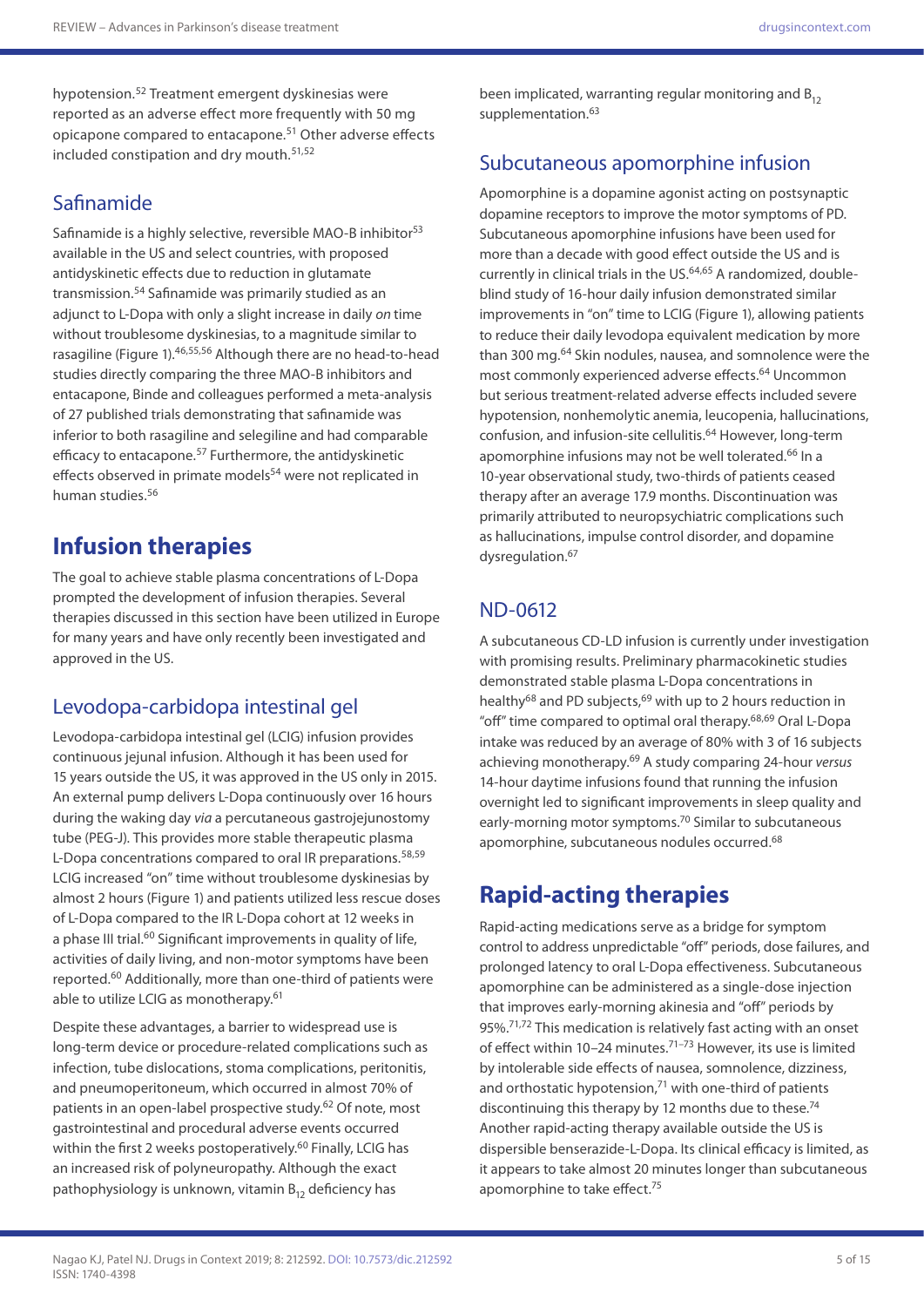### Levodopa inhaled powder

L-Dopa inhaled powder (LDIP) (Inbrija, Accorda Therapeutics, Ardsley, NY, USA) is a dry powder formulation administered by a breath-actuated device recently approved in the US.<sup>76</sup> Rapid absorption of L-Dopa through the pulmonary epithelium allows PD patients to achieve peak plasma L-Dopa concentration within 15 minutes of inhalation.<sup>76</sup> However, in clinical trials, significant improvements in motor symptoms only occurred at 30 minutes of using the highest studied dose of 84 mg.<sup>77</sup> The most common side effect was a non-dose-dependent cough, occurring within the first month of treatment.<sup>77</sup> Other respiratory side effects include upper respiratory tract infections, discolored sputum, and throat irritation; however, no short-term detrimental effects on lung function were noted in patients using up to 5 doses per day.77,78 Although infrequent but serious adverse effects of hypotension and atrial fibrillation occurred, LDIP was well tolerated in most patients.<sup>77</sup>

#### APL-130277

Sublingual apomorphine was first introduced in 1989 with comparable symptomatic effects to subcutaneous administration.<sup>79</sup> However, early sublingual preparations were impractical due to a prolonged dissolving time.<sup>79</sup> APL-130277 is a novel bilayer film that achieves a full *on* state within 15–30 minutes of administration with an average duration of 50 minutes.<sup>80,81</sup> Similar to the subcutaneous formulation, common side effects were dizziness, somnolence, yawning, and nausea.<sup>80,82</sup> Although orthostatic hypotension, dyskinesias, and hallucinations rarely developed, 82 one-third of patients developed lip or oropharyngeal swelling and oral mucosal erythema, which lead to discontinuation.82

## **Dyskinesias**

Dyskinesias are another source of significant disability and reduced quality of life.19 Up to 40% of patients treated with L-Dopa will develop dyskinesias within 5 years, $8$  and all PD patients are expected to develop dyskinesias by 20 years if treated with dopaminergic medications.83 Altered striatal glutamate receptor trafficking, secondary to nigrostriatal dopamine depletion and pulsatile exogenous L-Dopa stimulation, has been implicated in the development of dyskinesas.<sup>84</sup> Amantadine, a non-competitive NMDA receptor inhibitor, has been the primary medication used to treat dyskinesias<sup>85-87</sup>; however, dose-dependent side effects of hallucinations, dry eye, dry mouth, constipation, and cognitive dysfunction limits use.<sup>86</sup> Furthermore, the long-term effectiveness of dyskinesia suppression by amantadine has been inconsistent in randomized, double-blind studies, which warrants further drug development targeting this symptom of PD.<sup>88,89</sup>

#### Amantadine ER

Amantadine ER (Gocovri, Adams Pharmaceuticals, Inc, Emeryville, CA, USA) is an extended-release once-daily formulation that is currently available in the US and select countries. At the recommended dosage of 274 mg nightly, average daytime plasma amantadine concentrations are 1.4–2.0-fold higher than IR and slowly reach peak plasma concentration by 12-16 hours. $90$  In a 12-week clinical trial, Amantadine ER achieved an 18% reduction in dyskinesias resulting in 2.8 hours of increased "on" time without troublesome dyskinesia compared to placebo.91 However, similar to IR amantadine, side effects of hallucinations, confusion, peripheral edema, constipation, dry mouth, and dizziness occurred, of which hallucinations were the most common reason for discontinuation.92,93

#### Istradefylline

Istradefylline is a selective adenosine A2A receptor antagonist approved for adjunctive treatment of motor fluctuations in PD in Japan. It was hoped that this therapy would control motor fluctuations without worsening dyskinesias, as it has no direct dopaminergic action, and it acts by modulating striatopallidal GABAergic output neurons.94 However, only a modest 0.7-hour reduction in daily "off" time was observed in two randomized clinical trials,95,96 while a third randomized placebo-controlled trial did not demonstrate statistically significant improvement over placebo.<sup>97</sup> Although only mild to moderate in severity, dyskinesias were more prevalent in the therapy arms.<sup>95,96</sup> Despite these equivocal results in clinical trials, a postmarketing surveillance study of 476 Japanese patients reported improvements in "off" time in approximately 40% of patients.<sup>98</sup> The most commonly reported adverse effects were dyskinesias and hallucinations.98

As the disease progresses, PD patients will frequently require adjustments of their medication regimen, often using multiple agents in combination. Maintenance of stable *on*  time without troublesome dyskinesia will become more challenging over time, often limited by the development of intolerable side effects. Consideration of the mechanisms of action, pharmacokinetic profiles, and common adverse effects can guide the physician to adjust therapies to optimize PD symptom control. Selection of the appropriate agent(s) to address motor fluctuations should also include evaluation of the patient's medical comorbidities and goals of care to avoid exacerbation of neuropsychiatric and cognitive complications.

# **Neurosurgical interventions** Deep brain stimulation

DBS is a surgically implanted device, which significantly reduces L-Dopa-associated motor complications by delivering continuous stimulation to deep structures of the brain through surgically implanted intracranial electrodes. It is indicated in PD patients who cannot achieve satisfactory control of L-Dopa responsive motor symptoms using medical therapy.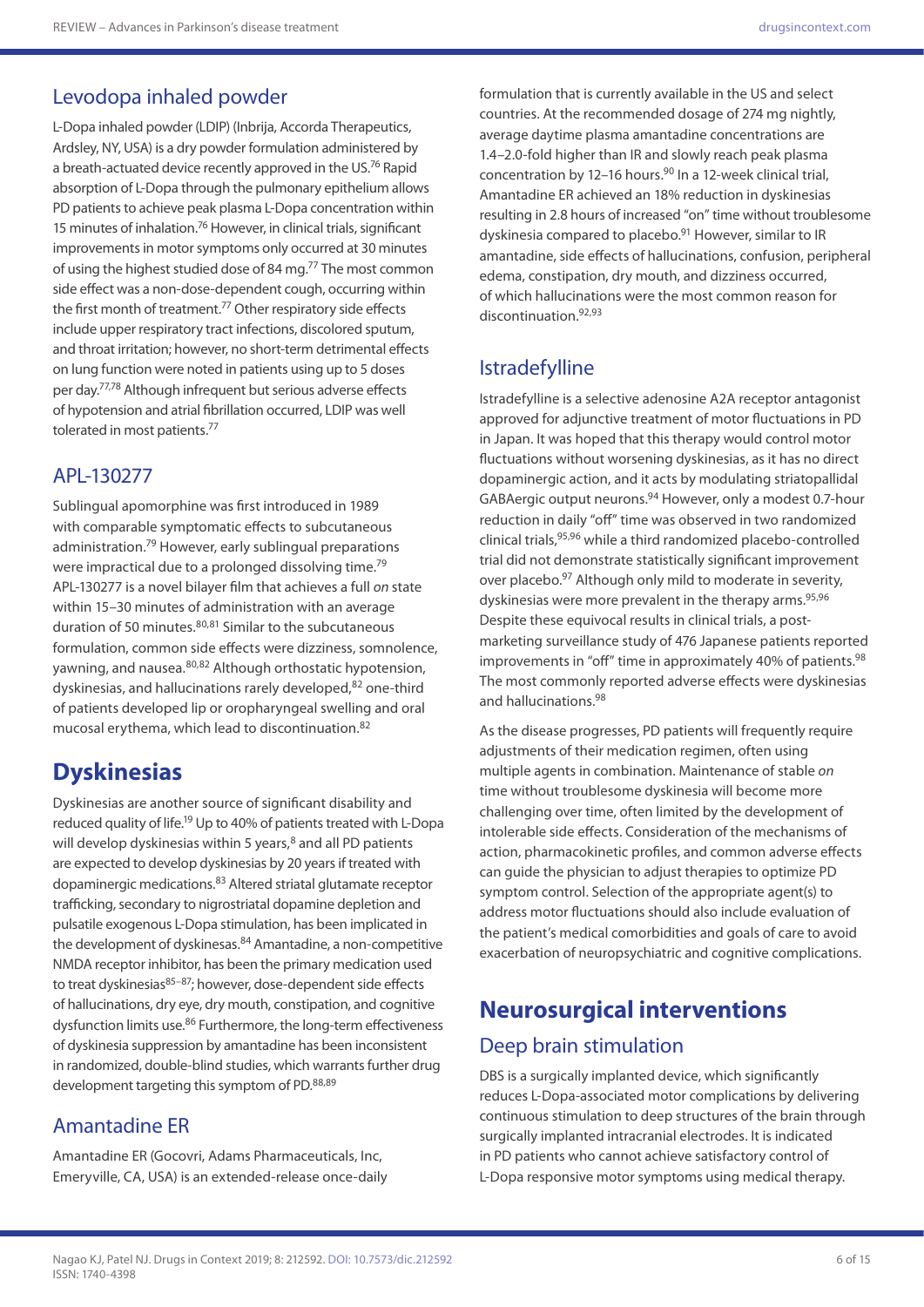Motor fluctuations, dyskinesias, and classic PD tremor are the symptoms most responsive to DBS.<sup>99,100</sup> Open-label studies comparing DBS to LCIG and subcutaneous apomorphine infusions have demonstrated superior control of dyskinesia and less procedure or device-related complications.18,66 DBS is a relatively low-risk procedure given the potential benefit. Common complications are associated with the surgical procedure and/or hardware and include wound infections or erosions, lead migration/malposition, lead or extension fractures and component malfunction.101 A 1.3% risk of symptomatic intracerebral hemorrhage was found across pooled data from three large case series conducted between 1993 and 2010.101–103

The subthalamic nucleus (STN) and globus pallidus interna (GPi) are the most commonly targeted structures for PD.99 Based on comparable safety and efficacy in multiple randomized studies in advanced PD, there is no consensus on the preferred target for stimulation.<sup>104-109</sup> The potential advantages of STN include an opportunity to reduce dopaminergic medications while utilizing relatively lower stimulation parameters, which prolongs battery life.<sup>105,107</sup> However, STN stimulation often amplifies dyskinesias during the initial phases of programming<sup>110</sup> and has been associated with increased risk of cognitive and psychiatric complications.104,107 Conversely, GPi stimulation tends to have less negative impact on mood and cognitive processing<sup>107,109</sup> and greater reduction in dyskinesia.<sup>105,106,111</sup> The disadvantage of GPi is that it often requires higher stimulation parameters to achieve comparable therapeutic response and rarely allows for reduction in dopaminergic therapies.105,107 Therefore, target selection is individualized to features of the PD phenotype, patient-specific goals for treatment, and careful consideration of comorbidities.

The exact mechanism of action for DBS in the treatment of PD motor fluctuations is unknown. Modulation of pathological neuronal firing patterns within the corticobasal ganglia networks is hypothesized to improve PD motor symptoms.112–114 Compared to best medical therapy, DBS improves "on" time without troublesome dyskinesias by a magnitude of 4.6–5 hours,<sup>115,116</sup> with more than two-thirds of advanced PD patients achieving meaningful improvements in motor fluctuations with either STN or GPi DBS by 6 months.115 Although the magnitude of benefit declines over time, these positive effects on PD motor symptoms and fluctuations have been reported to last greater than 10 years in several long-term studies.117–119 This is far beyond the clinical responses achieved by oral pharmacologic and infusion therapies.

Unfortunately, the beneficial effects of DBS begin to wane beyond 5 years.117 Although initially, patients' stimulation requirements have been shown to increase as the disease progresses,118 there are limited studies reporting on motor outcomes beyond 10 years. Anecdotally patients continue to require incremental increases in stimulation in combination

with adjustment of medications. Although dyskinesias often remain controlled with DBS, the cycling between "on" and "off" motor states and decline in motor function begin to recur with time. This has been attributed to disease progression and development of stimulation and L-Dopa resistant symptoms such as postural instability and non-motor symptoms.<sup>119,120</sup> This warrants the additional utilization of longer-acting formulations or continuous infusions as discussed earlier to provide additional benefits for the treatment of motor complications in advanced PD patients with DBS.

There are limitations to the therapeutic effects of DBS. The beneficial effects of DBS are dependent on the accurate placement of electrodes within the targeted structure. Simulation of unintended neighboring regions induces side effects such as speech disturbance, gait impairment, paraesthesia, and diplopia that may limit therapy optimization.101 Novel mechanisms for stimulation delivery are being developed to improve the clinical benefit of DBS.

## Advances in deep brain stimulation technology

#### **Directional stimulation**

Conventional DBS electrodes use cylindrical contacts to generate a spherical electrical field that activates a large region of brain tissue. Devices utilizing segmented electrodes, more electrode contacts, and independent current sources enable programmers to shape the electric field toward therapeutic regions and away from regions causing side effects (Figure 2).<sup>121,122</sup> In this manner, a wider therapeutic window can be achieved compared to traditional DBS electrodes by reducing stimulation-related adverse effects that often limit programming.121,123,124

#### **Adaptive/closed-loop DBS**

The fluctuant nature of PD motor symptoms is challenging to treat, especially as the disease advances. To address this variability, adaptive DBS (aDBS) is being developed to provide more precise stimulation delivery when needed. This closed-loop system integrates real-time feedback, as it relates to the patient's clinical state ("on" *versus "*off"*).*125 It is hypothesized to provide better control of motor fluctuations than conventional highfrequency stimulation.125 By interpretation of biomarkers, individualized and variable stimulation will be provided during times of poor symptom control through the use of algorithmic models.112,125–127 Potential advantages of aDBS are minimization of stimulation-related side effects, reduction of long-term tolerance to stimulation, and prolongation of battery life.<sup>125,127,128</sup>

Several potential biomarker signals are being considered for aDBS. The most promising are local field potentials (LFP), which reflect synchronous neuronal network activity and are collected through the DBS electrode.127–129 Bradykinesia and rigidity in the "off" state have been correlated with excessive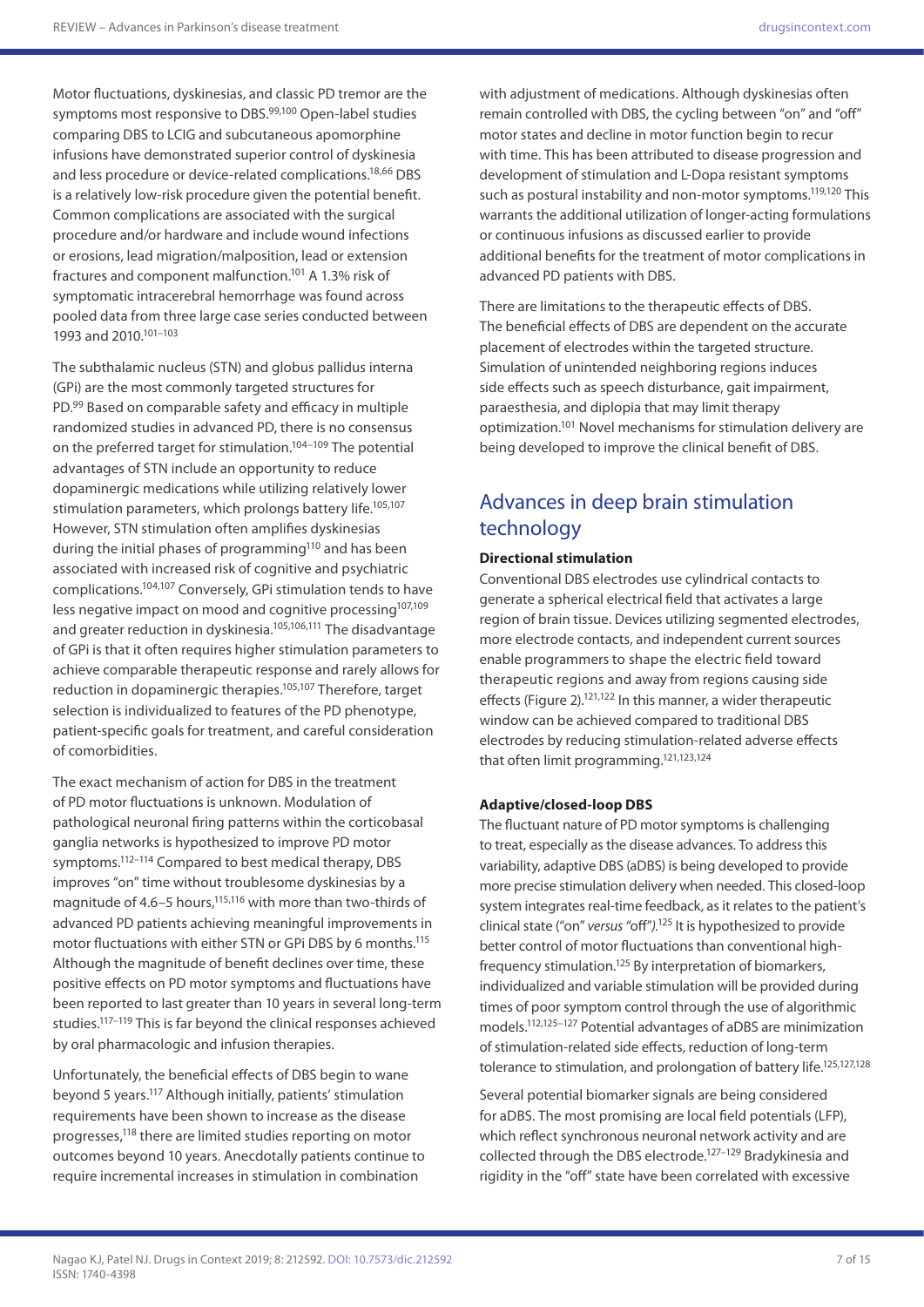

synchronization of beta frequency oscillations within corticobasal ganglia networks.128–130 These oscillations are suppressed when a patient is treated with either L-Dopa or DBS.114,129,131,132 Preliminary studies have correlated suppression of beta frequency oscillations with reduced bradykinesia, rigidity, and freezing of gait in PD patients.132–135

Initial aDBS models have proved promising and warrant further investigation. A proof-of-concept study using LFP beta band activity coupled with adaptable stimulation showed a 27% greater mean improvement in motor symptoms using aDBS compared to conventional DBS in eight PD patients.126

# **Conclusions**

In summary, there are several exciting developments for the treatment of PD motor complications. Treatment of PD is individualized, taking into consideration factors such as the nature of motor complications (fluctuations between "on" and "off" *versus* dyskinesias), comorbidities, and cost to patient when optimizing a patient's motor symptom control. Strategies such as infusion therapies and DBS may be cost effective for the treatment of long-term PD motor complications. Nonetheless, there remains a significant portion of "off" time and dyskinesias

in patients treated with continuous therapies including DBS, suggesting alternate non-dopaminergic mechanisms that require further investigation.

Development of disease-modifying therapies that either slow or arrest disease progression before the onset of motor complications will be the ultimate therapeutic strategy for the treatment of PD. In the last few years, several disease-modifying agents have entered into phase I and phase II clinical trials. The therapeutic targets being investigated include gene-specific enzymatic dysfunction such as glucocerebrosidase and LRRK 2 kinase, alpha synuclein toxicity, mitochondrial dysfunction, and neuroinflammation.136,137 Infusion of pluripotent and human embryonic stem cells for targeted regeneration of dopaminergic neurons are also being studied in small populations.138

It is becoming apparent that a single panacea treatment of PD is unlikely and that past failures in disease-modifying studies may be attributed to the heterogeneous nature of PD.139 Thus, studies targeting specific sub-populations of PD for individualized treatment are needed.<sup>139</sup> Although we eagerly await a breakthrough in disease modification, improved control of motor complications remains a priority for patient care.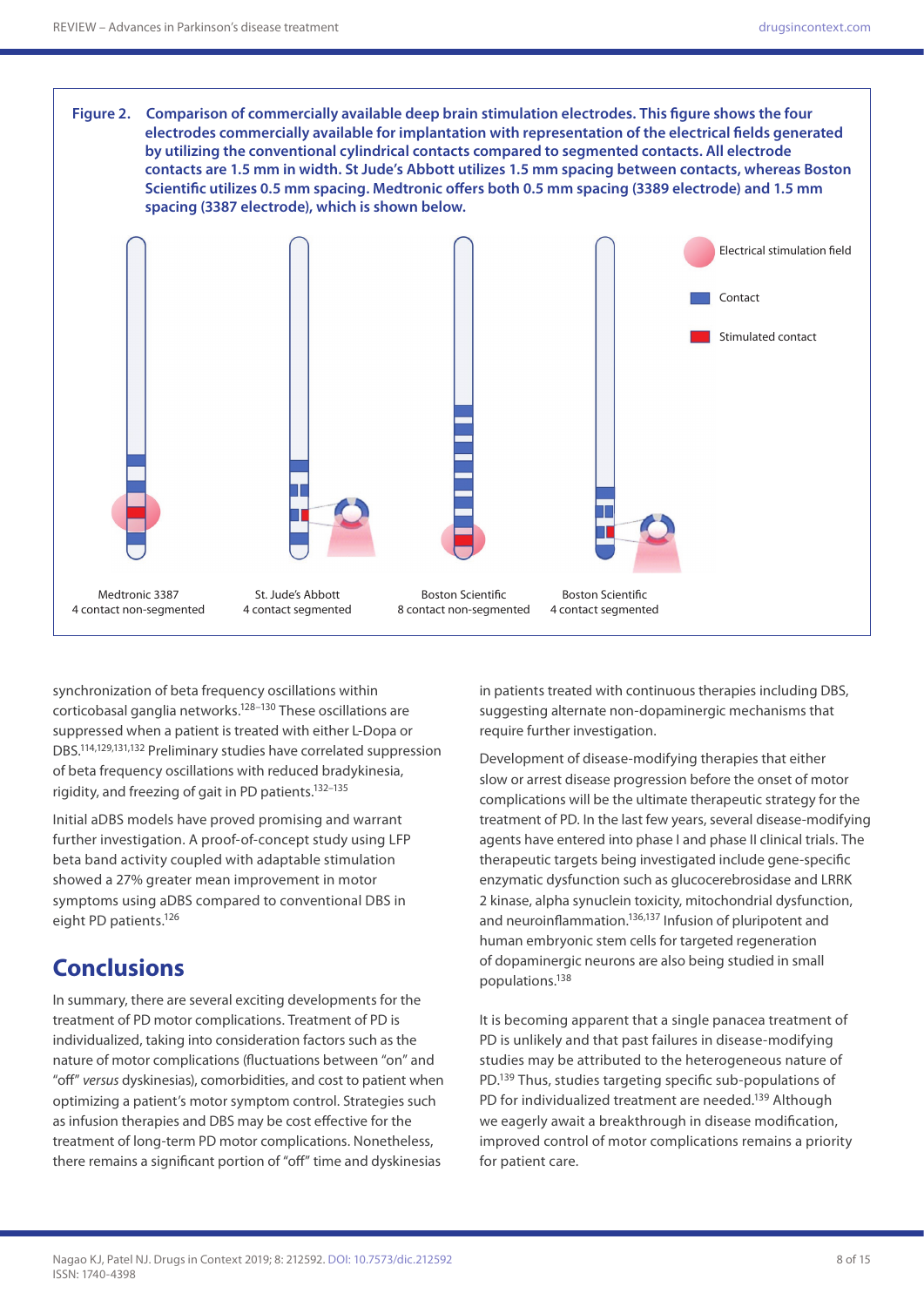**Contributions:** Dr Kanae J Nagao wrote the first draft and was involved in editing of the manuscript. Dr Neepa J Patel was involved with concept and editing of the manuscript. Both authors meet the International Committee of Medical Journal Editors (ICMJE) criteria for authorship for this article, take responsibility for the integrity of the work as a whole, and have given their approval for this version to be published.

**Disclosure and potential conflicts of interest:** Dr Kanae J Nagao reports no conflicts of interest. A/Professor Neepa J Patel has received honoraria as a consultant for Acadia Pharmaceuticals and Medtronic and as a speaker for Teva Pharmaceuticals and US World Meds. The International Committee of Medical Journal Editors (ICMJE) Potential Conflicts of Interests form for the authors is available for download at <http://www.drugsincontext.com/wp-content/uploads/2019/08/dic.212592-COI.pdf>

#### **Acknowledgments:** None.

**Funding declaration:** There was no funding associated with the preparation of this article.

**Copyright:** Copyright © 2019 Nagao KJ, Patel NJ. [https://doi.org/10.7573/dic.212592.](https://doi.org/10.7573/dic.212592) Published by Drugs in Context under Creative Commons License Deed CC BY NC ND 4.0 which allows anyone to copy, distribute, and transmit the article provided it is properly attributed in the manner specified below. No commercial use without permission.

**Correct attribution:** Copyright © 2019 Nagao KJ, Patel NJ. Published by Drugs in Context under Creative Commons License Deed CC BY NC ND 4.0.

**Article URL:** [https://www.drugsincontext.com/from-medications-to-surgery:-advances-in-the-treatment-of-motor-complications-in](https://www.drugsincontext.com/from-medications-to-surgery:-advances-in-the-treatment-of-motor-complications-in-parkinson)[parkinson's-disease/](https://www.drugsincontext.com/from-medications-to-surgery:-advances-in-the-treatment-of-motor-complications-in-parkinson)

**Correspondence:** A/Professor Neepa J Patel, Department of Neurology, Henry Ford Health System, West Bloomfield, Michigan, USA. [npatel20@hfhs.org](mailto:npatel20@hfhs.org)

**Provenance:** invited; externally peer reviewed.

**Submitted:** April 1, 2019; **Peer review comments to author:** May 13, 2019; **Revised manuscript received:** June 19, 2019; **Accepted:** June 25, 2019; **Publication date:** August 13, 2019.

**Drugs in Context** is published by BioExcel Publishing Ltd. Registered office: Plaza Building, Lee High Road, London, England, SE13 5PT.

BioExcel Publishing Limited is registered in England Number 10038393. VAT GB 252 7720 07.

For all manuscript and submissions enquiries, contact the Editor-in-Chief [gordon.mallarkey@bioexcelpublishing.com](mailto:gordon.mallarkey@bioexcelpublishing.com)

For all permissions, rights and reprints, contact David Hughes [david.hughes@bioexcelpublishing.com](mailto:david.hughes@bioexcelpublishing.com)

## **References**

- 1. GBD 2015 Neurological Disorders Collaborator Group. Global, regional, and national burden of neurological disorders during 1990-2015: a systematic analysis for the global burden of disease study 2015. *Lancet Neurol.* 2017;16(11):877-897. [http://dx.doi.org/10.1016/S1474-4422\(17\)30299-5](http://dx.doi.org/10.1016/S1474-4422(17)30299-5)
- 2. Dorsey ER, Constantinescu R, Thompson JP, et al. Projected number of people with Parkinson disease in the most populous nations, 2005 through 2030. *Neurology.* 2007;68(5):384-386.<http://dx.doi.org/10.1212/01.wnl.0000247740.47667.03>
- 3. Cotzias GC, Papavasiliou PS, Gellene R. Modification of Parkinsonism—chronic treatment with l-dopa. *N Engl J Med.*  1969;280(7):337-345. <http://dx.doi.org/10.1056/NEJM196902132800701>
- 4. Cotzias GC, Van Woert MH, Schiffer LM. Aromatic amino acids and modification of Parkinsonism. *N Engl J Med.* 1967; 276(7):374-379. <http://dx.doi.org/10.1056/NEJM196702162760703>
- 5. Tolosa E, Marti MJ, Valldeoriola F, Molinuevo JL. History of levodopa and dopamine agonists in Parkinson's disease treatment. *Neurology.* 1998;50(6 Suppl 6):S2-10; discussion S44-18. [http://dx.doi.org/10.1212/wnl.50.6\\_suppl\\_6.s2](http://dx.doi.org/10.1212/wnl.50.6_suppl_6.s2)
- 6. Obeso JA, Rodriguez-Oroz MC, Chana P, Lera G, Rodriguez M, Olanow CW. The evolution and origin of motor complications in Parkinson's disease. *Neurology.* 2000;55(11 Suppl 4):S13-20; discussion S21-13.
- 7. Colosimo C, De Michele M. Motor fluctuations in Parkinson's disease: pathophysiology and treatment. *Eur J Neurol.* 1999; 6(1):1-21.
- 8. Ahlskog JE, Muenter MD. Frequency of levodopa-related dyskinesias and motor fluctuations as estimated from the cumulative literature. *Mov Disord.* 2001;16(3):448-458.
- 9. Anthony J, Spears J, Van Lunen B. Implications of motor fluctuations in Parkinson's disease patients on chronic therapy (impact): results from an observational registry. *Mov Disord.* 2005;20(S10):S146.
- 10. Stocchi F. The hypothesis of the genesis of motor complications and continuous dopaminergic stimulation in the treatment of Parkinson's disease. *Parkinsonism Relat D.* 2009;15:S9-S15. [http://dx.doi.org/Doi1](http://dx.doi.org/Doi10.1016/S1353-8020(09)70005-7)0.1016/S1353-8020(09)70005-7
- 11. Luquin MR, Scipioni O, Vaamonde J, Gershanik O, Obeso JA. Levodopa-induced dyskinesias in Parkinson's disease: clinical and pharmacological classification. *Mov Disord.* 1992;7(2):117-124. <http://dx.doi.org/10.1002/mds.870070204>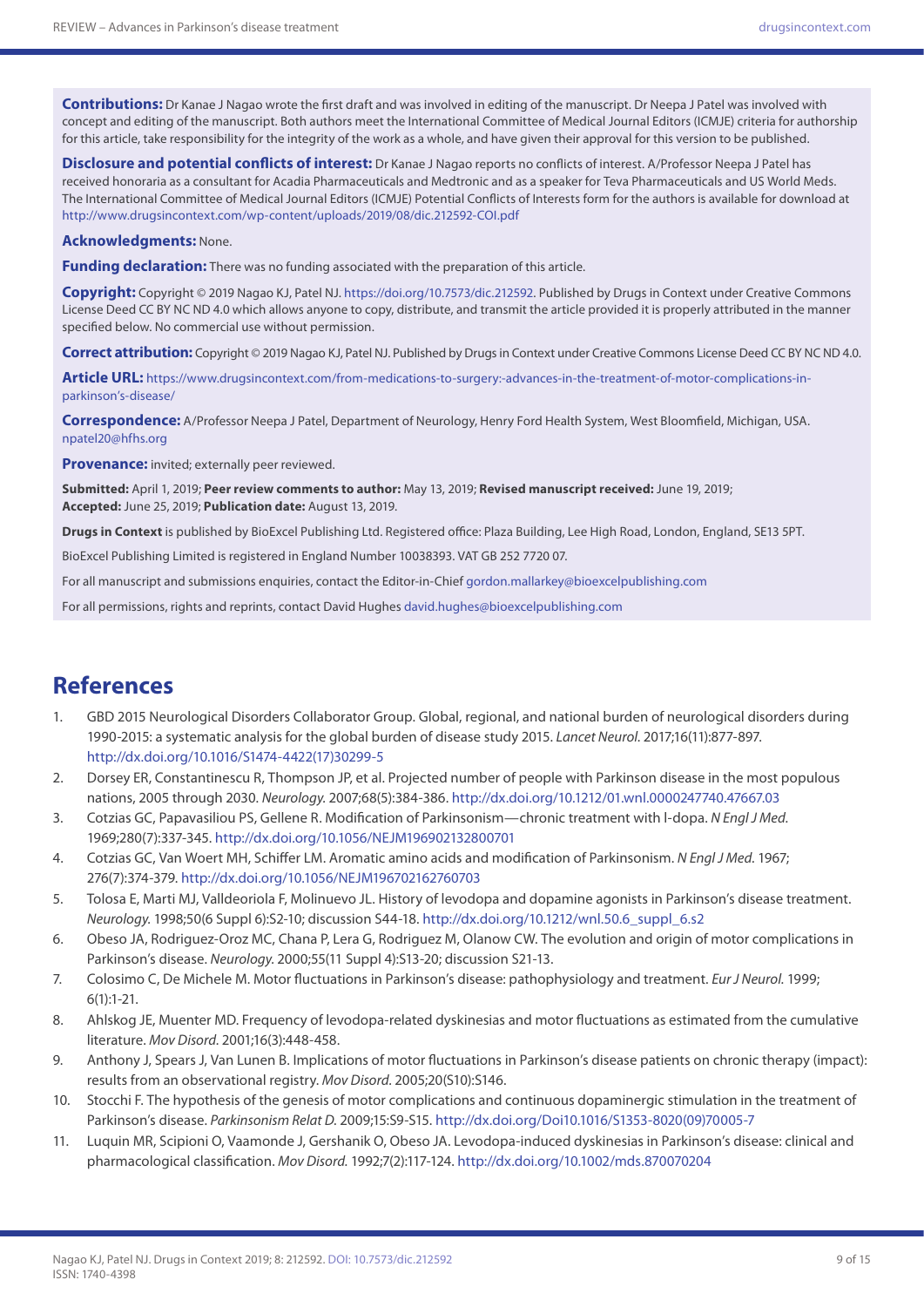- 12. Cilia R, Akpalu A, Sarfo FS, et al. The modern pre-levodopa era of Parkinson's disease: insights into motor complications from sub-Saharan Africa. *Brain.* 2014;137(10):2731-2742. <http://dx.doi.org/10.1093/brain/awu195>
- 13. Grandas F, Galiano ML, Tabernero C. Risk factors for levodopa-induced dyskinesias in Parkinson's disease. *J Neurol.*  1999;246(12):1127-1133.
- 14. Fabbrini G, Mouradian MM, Juncos JL, Schlegel J, Mohr E, Chase TN. Motor fluctuations in Parkinson's disease: central pathophysiological mechanisms, part i. *Ann Neurol.* 1988;24(3):366-371. <http://dx.doi.org/10.1002/ana.410240303>
- 15. Nyholm D, Lennernas H. Irregular gastrointestinal drug absorption in Parkinson's disease. *Expert Opin Drug Metab Toxicol.*  2008;4(2):193-203. <http://dx.doi.org/10.1517/17425255.4.2.193>
- 16. Djaldetti R, Baron J, Ziv I, Melamed E. Gastric emptying in Parkinson's disease: patients with and without response fluctuations. *Neurology.* 1996;46(4):1051-1054. <http://dx.doi.org/10.1212/wnl.46.4.1051>
- 17. Colosimo C, Merello M, Hughes AJ, Sieradzan K, Lees AJ. Motor response to acute dopaminergic challenge with apomorphine and levodopa in Parkinson's disease: implications for the pathogenesis of the on-off phenomenon. *J Neurol Neurosurg Psychiatry.*  1996;60(6):634-637.<http://dx.doi.org/10.1136/jnnp.60.6.634>
- 18. Merola A, Espay AJ, Romagnolo A, et al. Advanced therapies in Parkinson's disease: long-term retrospective study. *Parkinsonism Relat Disord.* 2016;29:104-108. <http://dx.doi.org/10.1016/j.parkreldis.2016.05.015>
- 19. Chapuis S, Ouchchane L, Metz O, Gerbaud L, Durif F. Impact of the motor complications of Parkinson's disease on the quality of life. *Mov Disord.* 2005;20(2):224-230.<http://dx.doi.org/10.1002/mds.20279>
- 20. Wilson RE, Silver D, Spears JB, Van Lunen BE. Implications of motor fluctuations in Parkinson's patients on chronic therapy (impact) registry: quality of life (qol) data. *Mov Disord.* 2006;21:S151.
- 21. Markham C, Diamond SG, Treciokas LJ. Carbidopa in Parkinson disease and in nausea and vomiting of levodopa. *Arch Neurol.*  1974;31(2):128-133.
- 22. Hsu A, Yao HM, Gupta S, Modi NB. Comparison of the pharmacokinetics of an oral extended-release capsule formulation of carbidopa-levodopa (ipx066) with immediate-release carbidopa-levodopa (sinemet((r))), sustained-release carbidopalevodopa (sinemet((r)) cr), and carbidopa-levodopa-entacapone (stalevo((r))). *J Clin Pharmacol.* 2015;55(9):995-1003. <http://dx.doi.org/10.1002/jcph.514>
- 23. Goetze O, Wieczorek J, Mueller T, Przuntek H, Schmidt WE, Woitalla D. Impaired gastric emptying of a solid test meal in patients with Parkinson's disease using 13c-sodium octanoate breath test. *Neurosci Lett.* 2005;375(3):170-173. <http://dx.doi.org/10.1016/j.neulet.2004.11.007>
- 24. Kuoppamaki M, Korpela K, Marttila R, et al. Comparison of pharmacokinetic profile of levodopa throughout the day between levodopa/carbidopa/entacapone and levodopa/carbidopa when administered four or five times daily. *Eur J Clin Pharmacol.*  2009;65(5):443-455.<http://dx.doi.org/10.1007/s00228-009-0622-y>
- 25. LeWitt PA, Jennings D, Lyons KE, et al. Pharmacokinetic-pharmacodynamic crossover comparison of two levodopa extension strategies. *Mov Disord.* 2009;24(9):1319-1324. <http://dx.doi.org/10.1002/mds.22587>
- 26. Yao HM, Hsu A, Gupta S, Modi NB. Clinical pharmacokinetics of ipx066: evaluation of dose proportionality and effect of food in healthy volunteers. *Clin Neuropharmacol.* 2016;39(1):10-17. <http://dx.doi.org/10.1097/WNF.0000000000000126>
- 27. Hauser RA, Hsu A, Kell S, et al. Extended-release carbidopa-levodopa (ipx066) compared with immediate-release carbidopalevodopa in patients with Parkinson's disease and motor fluctuations: a phase 3 randomised, double-blind trial. *Lancet Neurol.*  2013;12(4):346-356. [http://dx.doi.org/10.1016/S1474-4422\(13\)70025-5](http://dx.doi.org/10.1016/S1474-4422(13)70025-5)
- 28. Verhagen Metman L, Stover N, Chen C, Cowles VE, Sweeney M. Gastroretentive carbidopa/levodopa, dm-1992, for the treatment of advanced Parkinson's disease. *Mov Disord.* 2015;30(9):1222-1228.<http://dx.doi.org/10.1002/mds.26219>
- 29. LeWitt PA. New levodopa therapeutic strategies. *Parkinsonism Relat Disord.* 2016;22 Suppl 1:S37-40. <http://dx.doi.org/10.1016/j.parkreldis.2015.09.021>
- 30. Navon N, Gendreau R, Meckler J. Gastric retention of the accordion pill<sup>tm</sup>: results from MRI studies with Parkinson's disease patients and healthy volunteers. *Mov Disord.* 2018;33(S2):S113.
- 31. Navon N, Weiss Z, Gendreau RM, Meckler J. Optimizing delivery of carbidopa/levodopa via the accordion pill™: comparative pk and safety from 2 randomized crossover studies in healthy volunteers (p2.040). *Neurology.* 2018;90(15 Supplement):P2.040.
- 32. LeWitt P, Giladi N, Navon N. Pharmacokinetics and efficacy of a novel formulation of carbidopa-levodopa (accordion pilltm) in Parkinson's disease. *Parkinsonism Relat Disord*: 2019 May 22. <http://dx.doi.org/10.1016/j.parkreldis.2019.05.032>. Epub ahead of print.
- 33. LeWitt PA, Giladi N, Gurevich T, et al. Accordion pill carbidopa/levodopa (ap-cd/ld) for treatment of advanced pd. *Mov Disord.*  2014;29(S1):S248.
- 34. LeWitt P, Gendreau R, Meckler J, Navon N. Design of a phase 3 efficacy and safety trial of accordion pill<sup>tm</sup> carbidopa/levodopa for Parkinson's disease (pd) patients. *Mov Disord.* 2018;33(S2):S154.
- 35. Nutt JG. Catechol-o-methyltransferase inhibitors for treatment of Parkinson's disease. *Lancet.* 1998;351(9111):1221-1222. [http://dx.doi.org/10.1016/S0140-6736\(05\)79311-9](http://dx.doi.org/10.1016/S0140-6736(05)79311-9)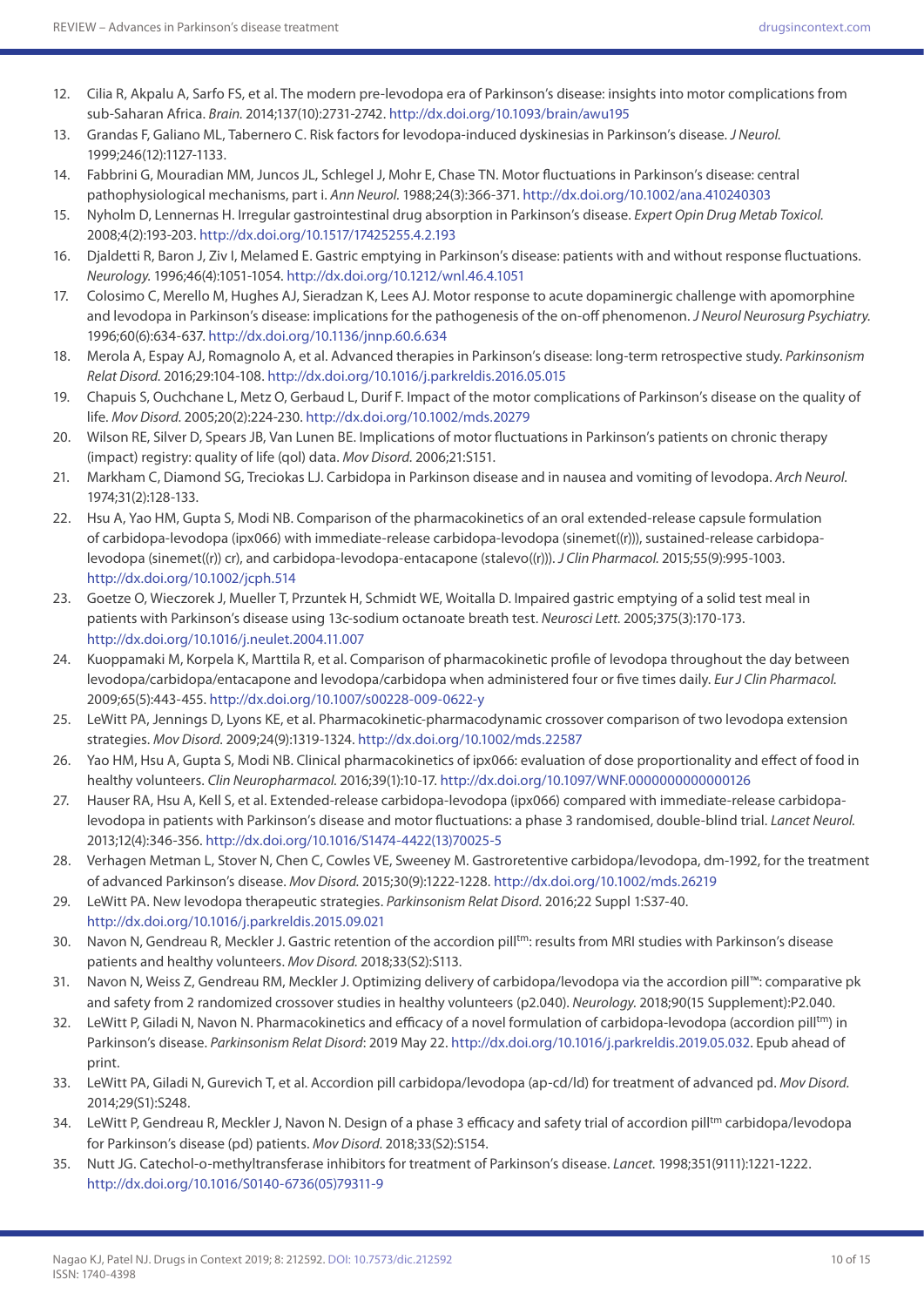- 36. Thebault JJ, Guillaume M, Levy R. Tolerability, safety, pharmacodynamics, and pharmacokinetics of rasagiline: a potent, selective, and irreversible monoamine oxidase type b inhibitor. *Pharmacotherapy.* 2004;24(10):1295-1305.
- 37. Kuoppamaki M, Vahteristo M, Ellmen J, Kieburtz K. Pooled analysis of phase iii with entacapone in Parkinson's disease. *Acta Neurol Scand.* 2014;130(4):239-247.<http://dx.doi.org/10.1111/ane.12278>
- 38. Ceravolo R, Piccini P, Bailey DL, Jorga KM, Bryson H, Brooks DJ. 18f-dopa pet evidence that tolcapone acts as a central comt inhibitor in Parkinson's disease. *Synapse.* 2002;43(3):201-207.<http://dx.doi.org/10.1002/syn.10034>
- 39. Adler CH, Singer C, O'Brien C, et al. Randomized, placebo-controlled study of tolcapone in patients with fluctuating Parkinson disease treated with levodopa-carbidopa. Tolcapone fluctuator study group iii. *Arch Neurol.* 1998;55(8):1089-1095.
- 40. Marsala SZ, Gioulis M, Ceravolo R, Tinazzi M. A systematic review of catechol-0-methyltransferase inhibitors: efficacy and safety in clinical practice. *Clin Neuropharmacol.* 2012;35(4):185-190.<http://dx.doi.org/10.1097/WNF.0b013e31825c034a>
- 41. Ferreira JJ, Katzenschlager R, Bloem BR, et al. Summary of the recommendations of the efns/mds-es review on therapeutic management of Parkinson's disease. *Eur J Neurol.* 2013;20(1):5-15.<http://dx.doi.org/10.1111/j.1468-1331.2012.03866.x>
- 42. Assal F, Spahr L, Hadengue A, Rubbia-Brandt L, Burkhard PR. Tolcapone and fulminant hepatitis. *Lancet.* 1998;352(9132):958. [http://dx.doi.org/10.1016/s0140-6736\(05\)61511-5](http://dx.doi.org/10.1016/s0140-6736(05)61511-5)
- 43. Myllyla VV, Sotaniemi KA, Hakulinen P, Maki-Ikola O, Heinonen EH. Selegiline as the primary treatment of Parkinson's disease—a long-term double-blind study. *Acta Neurol Scand.* 1997;95(4):211-218.
- 44. Parkinson Study G. A controlled, randomized, delayed-start study of rasagiline in early Parkinson disease. *Arch Neurol.*  2004;61(4):561-566. <http://dx.doi.org/10.1001/archneur.61.4.561>
- 45. Parkinson Study G. A randomized placebo-controlled trial of rasagiline in levodopa-treated patients with Parkinson disease and motor fluctuations: the presto study. *Arch Neurol.* 2005;62(2):241-248. <http://dx.doi.org/10.1001/archneur.62.2.241>
- 46. Rascol O, Brooks DJ, Melamed E, et al. Rasagiline as an adjunct to levodopa in patients with Parkinson's disease and motor fluctuations (largo, lasting effect in adjunct therapy with rasagiline given once daily, study): a randomised, double-blind, parallel-group trial. *Lancet.* 2005;365(9463):947-954. [http://dx.doi.org/10.1016/S0140-6736\(05\)71083-7](http://dx.doi.org/10.1016/S0140-6736(05)71083-7)
- 47. Parkinson Study G. Effects of tocopherol and deprenyl on the progression of disability in early Parkinson's disease. *N Engl J Med.*  1993;328(3):176-183.<http://dx.doi.org/10.1056/NEJM199301213280305>
- 48. Golbe LI, Lieberman AN, Muenter MD, et al. Deprenyl in the treatment of symptom fluctuations in advanced Parkinson's disease. *Clin Neuropharmacol.* 1988;11(1):45-55.
- 49. Ferreira JJ, Rocha JF, Falcao A, et al. Effect of opicapone on levodopa pharmacokinetics, catechol-o-methyltransferase activity and motor fluctuations in patients with Parkinson's disease. *Eur J Neurol.* 2015;22(5):815-825, e856. <http://dx.doi.org/10.1111/ene.12666>
- 50. Rocha JF, Falcao A, Santos A, et al. Effect of opicapone and entacapone upon levodopa pharmacokinetics during three daily levodopa administrations. *Eur J Clin Pharmacol.* 2014;70(9):1059-1071. <http://dx.doi.org/10.1007/s00228-014-1701-2>
- 51. Ferreira JJ, Lees A, Rocha JF, et al. Opicapone as an adjunct to levodopa in patients with Parkinson's disease and end-of-dose motor fluctuations: a randomised, double-blind, controlled trial. *Lancet Neurol.* 2016;15(2):154-165. [http://dx.doi.org/10.1016/S1474-4422\(15\)00336-1](http://dx.doi.org/10.1016/S1474-4422(15)00336-1)
- 52. Lees AJ, Ferreira J, Rascol O, et al. Opicapone as adjunct to levodopa therapy in patients with Parkinson disease and motor fluctuations: a randomized clinical trial. *JAMA Neurol.* 2017;74(2):197-206. <http://dx.doi.org/10.1001/jamaneurol.2016.4703>
- 53. Marzo A, Dal Bo L, Monti NC, et al. Pharmacokinetics and pharmacodynamics of safinamide, a neuroprotectant with antiparkinsonian and anticonvulsant activity. *Pharmacol Res.* 2004;50(1):77-85. <http://dx.doi.org/10.1016/j.phrs.2003.12.004>
- 54. Gregoire L, Jourdain VA, Townsend M, Roach A, Di Paolo T. Safinamide reduces dyskinesias and prolongs l-dopa antiparkinsonian effect in Parkinsonian monkeys. *Parkinsonism Relat Disord.* 2013;19(5):508-514. <http://dx.doi.org/10.1016/j.parkreldis.2013.01.009>
- 55. Borgohain R, Szasz J, Stanzione P, et al. Randomized trial of safinamide add-on to levodopa in Parkinson's disease with motor fluctuations. *Mov Disord.* 2014;29(2):229-237. <http://dx.doi.org/10.1002/mds.25751>
- 56. Schapira AH, Fox SH, Hauser RA, et al. Assessment of safety and efficacy of safinamide as a levodopa adjunct in patients with Parkinson disease and motor fluctuations: a randomized clinical trial. *JAMA Neurol.* 2017;74(2):216-224. <http://dx.doi.org/10.1001/jamaneurol.2016.4467>
- 57. Binde CD, Tvete IF, Gasemyr J, Natvig B, Klemp M. A multiple treatment comparison meta-analysis of monoamine oxidase type b inhibitors for Parkinson's disease. *Br J Clin Pharmacol.* 2018;84(9):1917-1927.<http://dx.doi.org/10.1111/bcp.13651>
- 58. Nyholm D, Odin P, Johansson A, et al. Pharmacokinetics of levodopa, carbidopa, and 3-o-methyldopa following 16-hour jejunal infusion of levodopa-carbidopa intestinal gel in advanced Parkinson's disease patients. *AAPS J.* 2013;15(2):316-323. <http://dx.doi.org/10.1208/s12248-012-9439-1>
- 59. Othman AA, Rosebraugh M, Chatamra K, Locke C, Dutta S. Levodopa-carbidopa intestinal gel pharmacokinetics: lower variability than oral levodopa-carbidopa. *J Parkinsons Dis.* 2017;7(2):275-278. <http://dx.doi.org/10.3233/JPD-161042>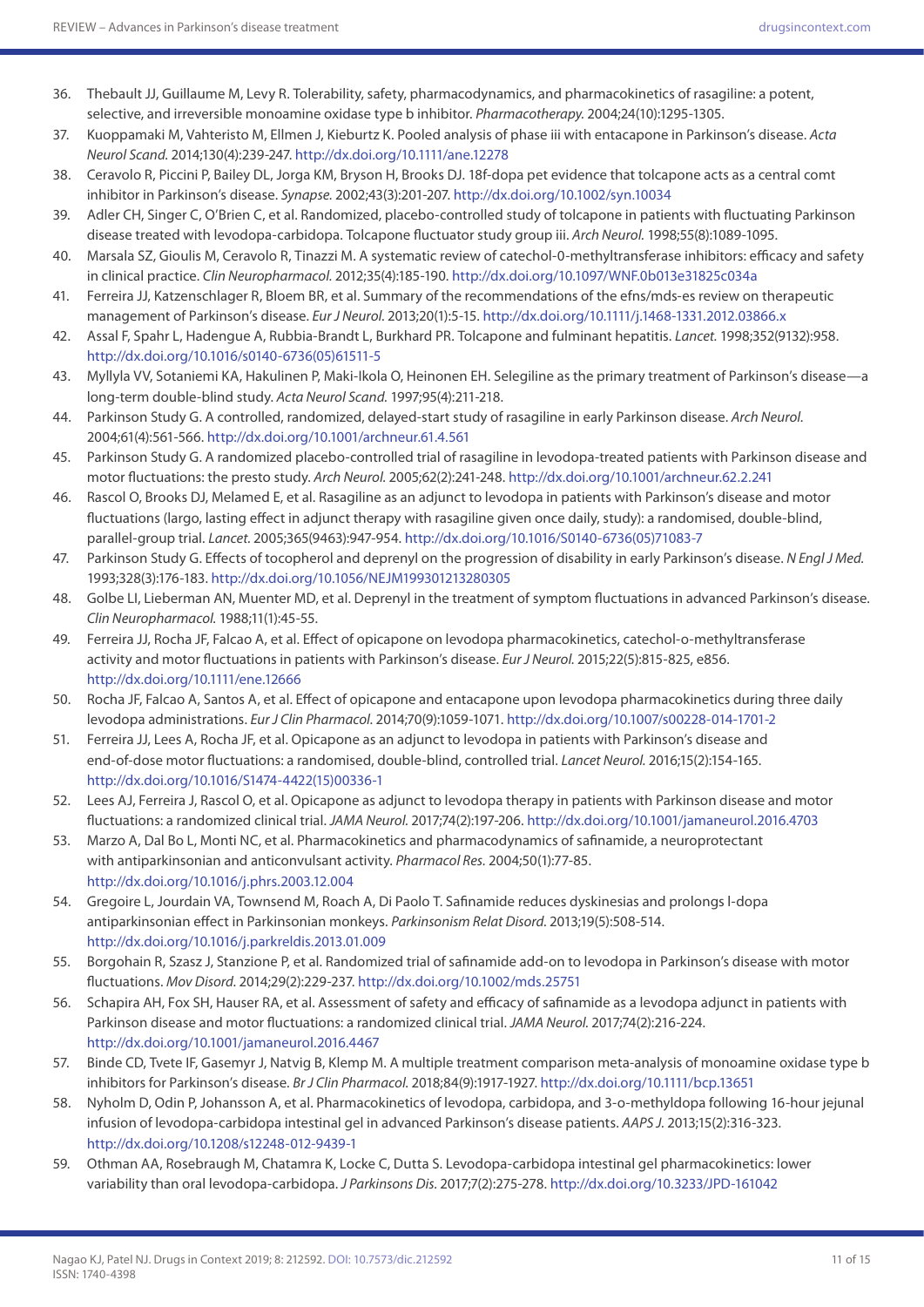- 60. Olanow CW, Kieburtz K, Odin P, et al. Continuous intrajejunal infusion of levodopa-carbidopa intestinal gel for patients with advanced Parkinson's disease: a randomised, controlled, double-blind, double-dummy study. *Lancet Neurol.* 2014;13(2):141-149. [http://dx.doi.org/10.1016/S1474-4422\(13\)70293-X](http://dx.doi.org/10.1016/S1474-4422(13)70293-X)
- 61. Antonini A, Poewe W, Chaudhuri KR, et al. Levodopa-carbidopa intestinal gel in advanced Parkinson's: final results of the gloria registry. *Parkinsonism Relat Disord.* 2017;45:13-20.<http://dx.doi.org/10.1016/j.parkreldis.2017.09.018>
- 62. Fernandez HH, Standaert DG, Hauser RA, et al. Levodopa-carbidopa intestinal gel in advanced Parkinson's disease: final 12-month, open-label results. *Mov Disord.* 2015;30(4):500-509.<http://dx.doi.org/10.1002/mds.26123>
- 63. Uncini A, Eleopra R, Onofrj M. Polyneuropathy associated with duodenal infusion of levodopa in Parkinson's disease: features, pathogenesis and management. *J Neurol Neurosurg Psychiatry.* 2015;86(5):490-495.<http://dx.doi.org/10.1136/jnnp-2014-308586>
- 64. Katzenschlager R, Poewe W, Rascol O, et al. Apomorphine subcutaneous infusion in patients with Parkinson's disease with persistent motor fluctuations (toledo): a multicentre, double-blind, randomised, placebo-controlled trial. *Lancet Neurol.*  2018;17(9):749-759. [http://dx.doi.org/10.1016/S1474-4422\(18\)30239-4](http://dx.doi.org/10.1016/S1474-4422(18)30239-4)
- 65. Sesar A, Fernandez-Pajarin G, Ares B, Rivas MT, Castro A. Continuous subcutaneous apomorphine infusion in advanced Parkinson's disease: 10-year experience with 230 patients. *J Neurol.* 2017;264(5):946-954.<http://dx.doi.org/10.1007/s00415-017-8477-0>
- 66. Antonini A, Isaias IU, Rodolfi G, et al. A 5-year prospective assessment of advanced Parkinson disease patients treated with subcutaneous apomorphine infusion or deep brain stimulation. *J Neurol.* 2011;258(4):579-585. <http://dx.doi.org/10.1007/s00415-010-5793-z>
- 67. Kimber TE, Fang J, Huddy LJ, Thompson PD. Long-term adherence to apomorphine infusion in patients with Parkinson disease: a 10-year observational study. *Intern Med J.* 2017;47(5):570-573. <http://dx.doi.org/10.1111/imj.13378>
- 68. Caraco Y, Oren S, LeWitt P. Constant therapeutic levodopa (ld) plasma concentrations maintained by continuous subcutaneous (sc) administration of nd-0612, a novel formulation of ld/carbidopa (cd). *Mov Disord.* 2013;28(S1):S162.
- 69. Giladi N, Caraco Y, Gurevich T, et al. Pharmacokinetic profile of nd0612l (levodopa/carbidopa for subcutaneous infusion) in patients with moderate to severe Parkinson's disease. *Mov Disord.* 2015;30(S87).
- 70. Stocchi F, Poewe W, Rachmilewitz Minei T, et al. Efficacy of nd0612 for nocturnal problems and early morning off. *Mov Disord.*  2018;33(S2):S102.
- 71. Isaacson S, Lew M, Ondo W, Hubble J, Clinch T, Pagan F. Apomorphine subcutaneous injection for the management of morning akinesia in Parkinson's disease. *Mov Disord Clin Pract.* 2017;4(1):78-83. <http://dx.doi.org/10.1002/mdc3.12350>
- 72. Dewey RB, Jr., Hutton JT, LeWitt PA, Factor SA. A randomized, double-blind, placebo-controlled trial of subcutaneously injected apomorphine for Parkinsonian off-state events. *Arch Neurol.* 2001;58(9):1385-1392.
- 73. Pfeiffer RF, Gutmann L, Hull KL, Jr., Bottini PB, Sherry JH, Investigators APOS. Continued efficacy and safety of subcutaneous apomorphine in patients with advanced Parkinson's disease. *Parkinsonism Relat Disord.* 2007;13(2):93-100. <http://dx.doi.org/10.1016/j.parkreldis.2006.06.012>
- 74. LeWitt PA, Ondo WG, Van Lunen B, Bottini PB. Open-label study assessment of safety and adverse effects of subcutaneous apomorphine injections in treating "off" episodes in advanced Parkinson disease. *Clin Neuropharmacol.* 2009;32(2):89-93. <http://dx.doi.org/10.1097/WNF.0B013E31816D91F9>
- 75. Merello M, Pikielny R, Cammarota A, Leiguarda R. Comparison of subcutaneous apomorphine versus dispersible madopar latency and effect duration in Parkinson's disease patients: a double-blind single-dose study. *Clin Neuropharmacol.*  1997;20(2):165-167.
- 76. Lipp MM, Batycky R, Moore J, Leinonen M, Freed MI. Preclinical and clinical assessment of inhaled levodopa for off episodes in Parkinson's disease. *Sci Transl Med.* 2016;8(360):360ra136. <http://dx.doi.org/10.1126/scitranslmed.aad8858>
- 77. LeWitt PA, Hauser RA, Pahwa R, et al. Safety and efficacy of cvt-301 (levodopa inhalation powder) on motor function during off periods in patients with Parkinson's disease: a randomised, double-blind, placebo-controlled phase 3 trial. *Lancet Neurol.*  2019;18(2):145-154. [http://dx.doi.org/10.1016/S1474-4422\(18\)30405-8](http://dx.doi.org/10.1016/S1474-4422(18)30405-8)
- 78. LeWitt PA, Pahwa R, Sedkov A, Corbin A, Batycky R, Murck H. Pulmonary safety and tolerability of inhaled levodopa (cvt-301) administered to patients with Parkinson's disease. *J Aerosol Med Pulm Drug Deliv.* 2018;31(3):155-161. <http://dx.doi.org/10.1089/jamp.2016.1354>
- 79. Lees AJ, Montastruc JL, Turjanski N, et al. Sublingual apomorphine and Parkinson's disease. *J Neurol Neurosurg Psychiatry.*  1989;52(12):1440. <http://dx.doi.org/10.1136/jnnp.52.12.1440>
- 80. Hauser RA, Olanow CW, Dzyngel B, et al. Sublingual apomorphine (apl-130277) for the acute conversion of off to on in Parkinson's disease. *Mov Disord.* 2016;31(9):1366-1372. <http://dx.doi.org/10.1002/mds.26697>
- 81. Factor S, Isaacson S, Sciarappa K, et al. Efficacy of sublingual apomorphine film (apl-130277) for the treatment of off episodes in patients with Parkinson's disease: results from the phase 3 double-blind, placebo-controlled trial. *Mov Disord.* 2018;33(S2):S107.
- 82. Pahwa R, Hauser R, Worden R, et al. Safety of sublingual apomorphine film (apl-130277) for the treatment of off episodes in patients with Parkinson's disease: results from a phase 3 double-blind, placebo-controlled trial. *Mov Disord.* 2018;33(S2):S165.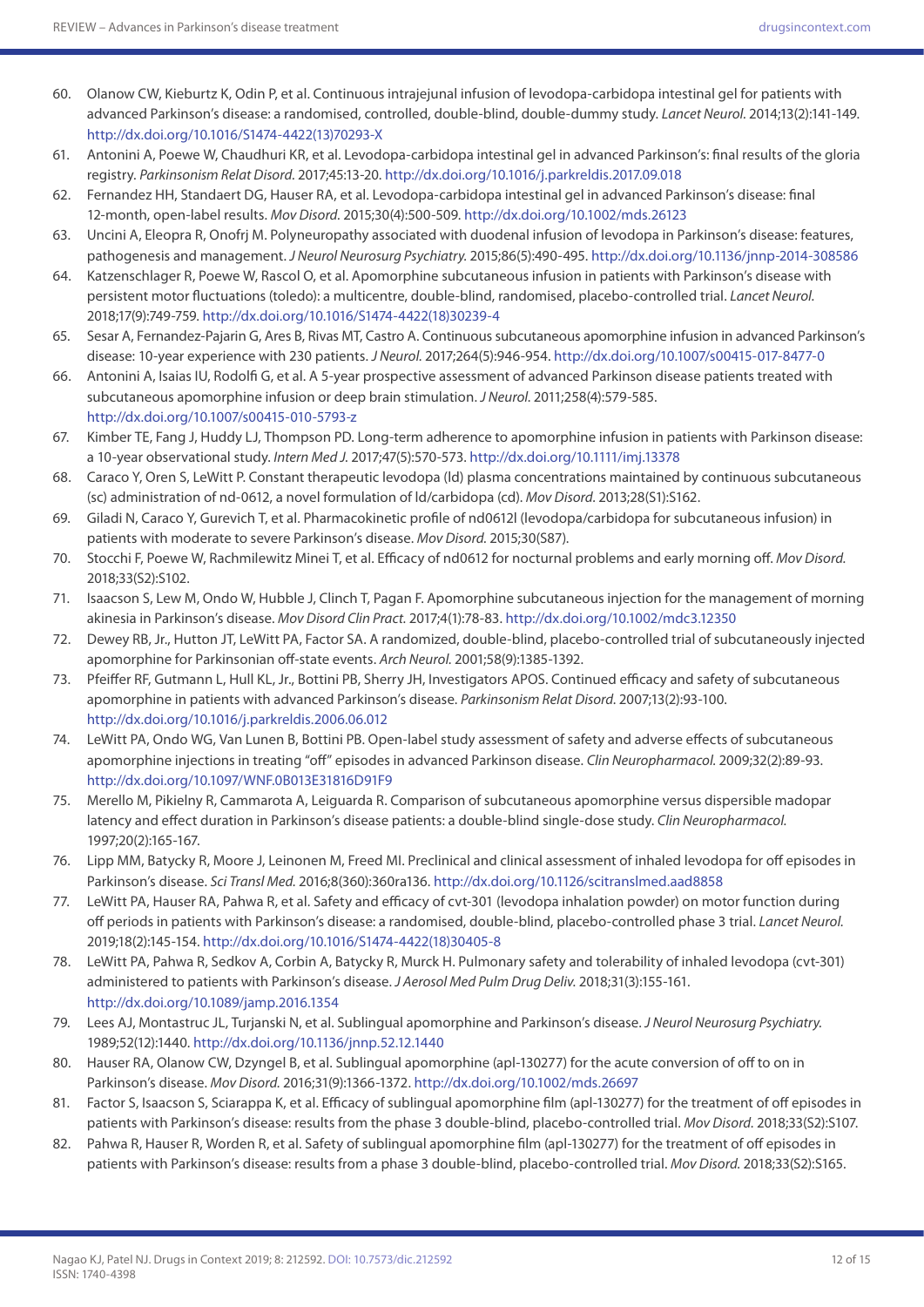- 83. Hely MA, Reid WG, Adena MA, Halliday GM, Morris JG. The Sydney multicenter study of Parkinson's disease: the inevitability of dementia at 20 years. *Mov Disord.* 2008;23(6):837-844.<http://dx.doi.org/10.1002/mds.21956>
- 84. Mellone M, Gardoni F. Glutamatergic mechanisms in l-dopa-induced dyskinesia and therapeutic implications. *J Neural Transm (Vienna).* 2018;125(8):1225-1236. <http://dx.doi.org/10.1007/s00702-018-1846-8>
- 85. Luginger E, Wenning GK, Bosch S, Poewe W. Beneficial effects of amantadine on l-dopa-induced dyskinesias in Parkinson's disease. *Mov Disord.* 2000;15(5):873-878.
- 86. Verhagen Metman L, Del Dotto P, van den Munckhof P, Fang J, Mouradian MM, Chase TN. Amantadine as treatment for dyskinesias and motor fluctuations in Parkinson's disease. *Neurology.* 1998;50(5):1323-1326. <http://dx.doi.org/10.1212/wnl.50.5.1323>
- 87. Rajput AH, Rajput A, Lang AE, Kumar R, Uitti RJ, Galvez-Jimenez N. New use for an old drug: amantadine benefits levodopainduced dyskinesia. *Mov Disord.* 1998;13(5):851.<http://dx.doi.org/10.1002/mds.870130520>
- 88. Thomas A, Iacono D, Luciano AL, Armellino K, Di Iorio A, Onofrj M. Duration of amantadine benefit on dyskinesia of severe Parkinson's disease. *J Neurol Neurosurg Psychiatry.* 2004;75(1):141-143.
- 89. Ory-Magne F, Corvol JC, Azulay JP, et al. Withdrawing amantadine in dyskinetic patients with Parkinson disease: the amandysk trial. *Neurology.* 2014;82(4):300-307.<http://dx.doi.org/10.1212/WNL.0000000000000050>
- 90. Hauser RA, Pahwa R, Wargin WA, et al. Pharmacokinetics of ads-5102 (amantadine) extended release capsules administered once daily at bedtime for the treatment of dyskinesia. *Clin Pharmacokinet.* 2019;58(1):77-88. <http://dx.doi.org/10.1007/s40262-018-0663-4>
- 91. Pahwa R, Tanner CM, Hauser RA, et al. Ads-5102 (amantadine) extended-release capsules for levodopa-induced dyskinesia in Parkinson disease (ease lid study): a randomized clinical trial. *JAMA Neurol.* 2017;74(8):941-949. <http://dx.doi.org/10.1001/jamaneurol.2017.0943>
- 92. Oertel W, Eggert K, Pahwa R, et al. Randomized, placebo-controlled trial of ads-5102 (amantadine) extended-release capsules for levodopa-induced dyskinesia in Parkinson's disease (ease lid 3). *Mov Disord.* 2017;32(12):1701-1709. <http://dx.doi.org/10.1002/mds.27131>
- 93. Pahwa R, Tanner CM, Hauser RA, et al. Amantadine extended release for levodopa-induced dyskinesia in Parkinson's disease (eased study). *Mov Disord.* 2015;30(6):788-795.<http://dx.doi.org/10.1002/mds.26159>
- 94. Kase H, Aoyama S, Ichimura M, et al. Progress in pursuit of therapeutic a2a antagonists: the adenosine a2a receptor selective antagonist kw6002: research and development toward a novel nondopaminergic therapy for Parkinson's disease. *Neurology.*  2003;61(11 Suppl 6):S97-100. <http://dx.doi.org/10.1212/01.wnl.0000095219.22086.31>
- 95. Hauser RA, Shulman LM, Trugman JM, et al. Study of istradefylline in patients with Parkinson's disease on levodopa with motor fluctuations. *Mov Disord.* 2008;23(15):2177-2185.<http://dx.doi.org/10.1002/mds.22095>
- 96. Mizuno Y, Kondo T, Japanese Istradefylline Study G. Adenosine a2a receptor antagonist istradefylline reduces daily off time in Parkinson's disease. *Mov Disord.* 2013;28(8):1138-1141.<http://dx.doi.org/10.1002/mds.25418>
- 97. Pourcher E, Fernandez HH, Stacy M, Mori A, Ballerini R, Chaikin P. Istradefylline for Parkinson's disease patients experiencing motor fluctuations: results of the kw-6002-us-018 study. *Parkinsonism Relat Disord.* 2012;18(2):178-184. <http://dx.doi.org/10.1016/j.parkreldis.2011.09.023>
- 98. Takahashi M, Fujita M, Asai N, Saki M, Mori A. Safety and effectiveness of istradefylline in patients with Parkinson's disease: interim analysis of a post-marketing surveillance study in japan. *Expert Opin Pharmacother.* 2018;19(15):1635-1642. <http://dx.doi.org/10.1080/14656566.2018.1518433>
- 99. Deep-Brain Stimulation for Parkinson's Disease Study G, Obeso JA, Olanow CW, et al. Deep-brain stimulation of the subthalamic nucleus or the pars interna of the globus pallidus in Parkinson's disease. *N Engl J Med.* 2001;345(13):956-963. <http://dx.doi.org/10.1056/NEJMoa000827>
- 100. Deuschl G, Fogel W, Hahne M, et al. Deep-brain stimulation for Parkinson's disease. *J Neurol.* 2002;249 Suppl 3:III/36-39. <http://dx.doi.org/10.1007/s00415-002-1308-x>
- 101. Fenoy AJ, Simpson RK, Jr. Risks of common complications in deep brain stimulation surgery: management and avoidance. *J Neurosurg.* 2014;120(1):132-139.<http://dx.doi.org/10.3171/2013.10.JNS131225>
- 102. Lyons KE, Wilkinson SB, Overman J, Pahwa R. Surgical and hardware complications of subthalamic stimulation: a series of 160 procedures. *Neurology.* 2004;63(4):612-616. <http://dx.doi.org/10.1212/01.wnl.0000134650.91974.1a>
- 103. Oh MY, Abosch A, Kim SH, Lang AE, Lozano AM. Long-term hardware-related complications of deep brain stimulation. *Neurosurgery.* 2002;50(6):1268-1274; discussion 1274-1266. <http://dx.doi.org/10.1097/00006123-200206000-00017>
- 104. Anderson VC, Burchiel KJ, Hogarth P, Favre J, Hammerstad JP. Pallidal vs subthalamic nucleus deep brain stimulation in Parkinson disease. *Arch Neurol.* 2005;62(4):554-560.<http://dx.doi.org/10.1001/archneur.62.4.554>
- 105. Odekerken VJ, van Laar T, Staal MJ, et al. Subthalamic nucleus versus globus pallidus bilateral deep brain stimulation for advanced Parkinson's disease (nstaps study): a randomised controlled trial. *Lancet Neurol.* 2013;12(1):37-44. [http://dx.doi.org/10.1016/S1474-4422\(12\)70264-8](http://dx.doi.org/10.1016/S1474-4422(12)70264-8)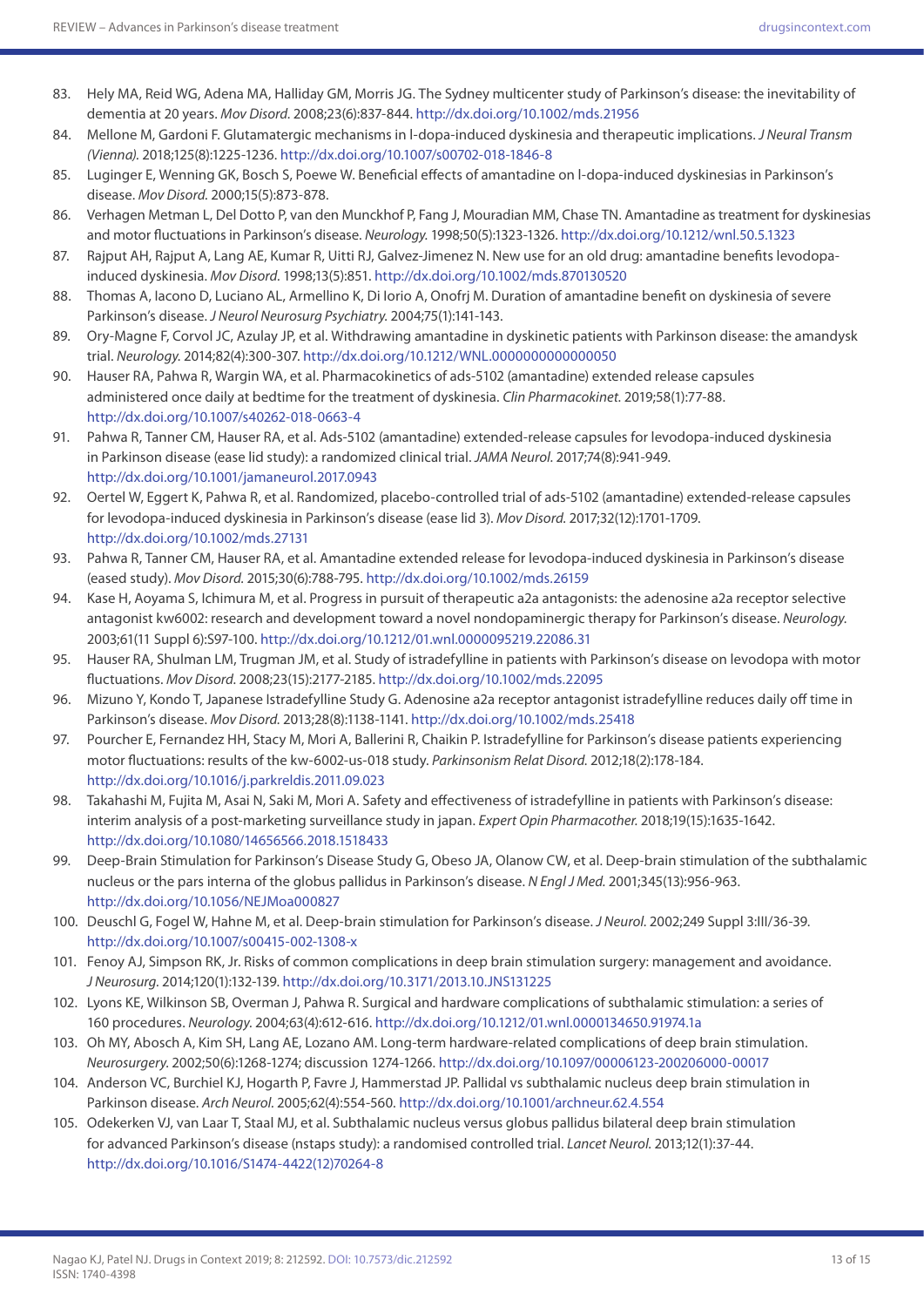- 106. Ramirez-Zamora A, Ostrem JL. Globus pallidus interna or subthalamic nucleus deep brain stimulation for Parkinson disease: a review. *JAMA Neurol.* 2018;75(3):367-372. <http://dx.doi.org/10.1001/jamaneurol.2017.4321>
- 107. Follett KA, Weaver FM, Stern M, et al. Pallidal versus subthalamic deep-brain stimulation for Parkinson's disease. *N Engl J Med.*  2010;362(22):2077-2091.<http://dx.doi.org/10.1056/NEJMoa0907083>
- 108. Weaver FM, Follett KA, Stern M, et al. Randomized trial of deep brain stimulation for Parkinson disease: thirty-six-month outcomes. *Neurology.* 2012;79(1):55-65. <http://dx.doi.org/10.1212/WNL.0b013e31825dcdc1>
- 109. Liu Y, Li W, Tan C, et al. Meta-analysis comparing deep brain stimulation of the globus pallidus and subthalamic nucleus to treat advanced Parkinson disease. *J Neurosurg.* 2014;121(3):709-718.<http://dx.doi.org/10.3171/2014.4.JNS131711>
- 110. Limousin P, Martinez-Torres I. Deep brain stimulation for Parkinson's disease. *Neurotherapeutics.* 2008;5(2):309-319. <http://dx.doi.org/10.1016/j.nurt.2008.01.006>
- 111. Oyama G, Foote KD, Jacobson CEt, et al. GPi and STN deep brain stimulation can suppress dyskinesia in Parkinson's disease. *Parkinsonism Relat Disord.* 2012;18(7):814-818.<http://dx.doi.org/10.1016/j.parkreldis.2012.03.022>
- 112. Rosin B, Slovik M, Mitelman R, et al. Closed-loop deep brain stimulation is superior in ameliorating Parkinsonism. *Neuron.*  2011;72(2):370-384.<http://dx.doi.org/10.1016/j.neuron.2011.08.023>
- 113. Herrington T, Cheng J, Eskandar E. Mechanisms of deep brain stimulation. *J Neurophysiol.* 2016;115:19-38. <http://dx.doi.org/doi:10.1152/jn.00281.2015>
- 114. Eusebio A, Thevathasan W, Doyle Gaynor L, et al. Deep brain stimulation can suppress pathological synchronisation in Parkinsonian patients. *J Neurol Neurosurg Psychiatry.* 2011;82(5):569-573. <http://dx.doi.org/10.1136/jnnp.2010.217489>
- 115. Weaver FM, Follett K, Stern M, et al. Bilateral deep brain stimulation vs best medical therapy for patients with advanced Parkinson disease: a randomized controlled trial. *JAMA.* 2009;301(1):63-73. <http://dx.doi.org/10.1001/jama.2008.929>
- 116. Deuschl G, Schade-Brittinger C, Krack P, et al. A randomized trial of deep-brain stimulation for Parkinson's disease. *N Engl J Med.*  2006;355(9):896-908.<http://dx.doi.org/10.1056/NEJMoa060281>
- 117. Lachenmayer ML, Bettschen C, Bernasconi C, et al. Stimulation of the globus pallidus internus in the treatment of Parkinson's disease: long-term results of a monocentric cohort. *Parkinsonism Relat Disord.* 2019. <http://dx.doi.org/10.1016/j.parkreldis.2019.03.009>
- 118. Zibetti M, Merola A, Rizzi L, et al. Beyond nine years of continuous subthalamic nucleus deep brain stimulation in Parkinson's disease. *Mov Disord.* 2011;26(13):2327-2334.<http://dx.doi.org/10.1002/mds.23903>
- 119. Constantinescu R, Eriksson B, Jansson Y, et al. Key clinical milestones 15 years and onwards after DBS-STN surgery-a retrospective analysis of patients that underwent surgery between 1993 and 2001. *Clin Neurol Neurosurg.* 2017;154:43-48. <http://dx.doi.org/10.1016/j.clineuro.2017.01.010>
- 120. Fasano A, Romito LM, Daniele A, et al. Motor and cognitive outcome in patients with Parkinson's disease 8 years after subthalamic implants. *Brain.* 2010;133(9):2664-2676. <http://dx.doi.org/10.1093/brain/awq221>
- 121. Contarino MF, Bour LJ, Verhagen R, et al. Directional steering: a novel approach to deep brain stimulation. *Neurology.*  2014;83(13):1163-1169.<http://dx.doi.org/10.1212/WNL.0000000000000823>
- 122. Wagle Shukla A, Zeilman P, Fernandez H, Bajwa JA, Mehanna R. DBS programming: an evolving approach for patients with Parkinson's disease. *Parkinsons Dis.* 2017;2017:8492619.<http://dx.doi.org/10.1155/2017/8492619>
- 123. Pollo C, Kaelin-Lang A, Oertel MF, et al. Directional deep brain stimulation: an intraoperative double-blind pilot study. *Brain.*  2014;137(Pt 7):2015-2026. <http://dx.doi.org/10.1093/brain/awu102>
- 124. Dembek TA, Reker P, Visser-Vandewalle V, et al. Directional DBS increases side-effect thresholds-a prospective, double-blind trial. *Mov Disord.* 2017;32(10):1380-1388.<http://dx.doi.org/10.1002/mds.27093>
- 125. Habets JGV, Heijmans M, Kuijf ML, Janssen MLF, Temel Y, Kubben PL. An update on adaptive deep brain stimulation in Parkinson's disease. *Mov Disord.* 2018;33(12):1834-1843.<http://dx.doi.org/10.1002/mds.115>
- 126. Little S, Pogosyan A, Neal S, et al. Adaptive deep brain stimulation in advanced Parkinson disease. *Ann Neurol.* 2013; 74(3):449-457.<http://dx.doi.org/10.1002/ana.23951>
- 127. Priori A, Foffani G, Rossi L, Marceglia S. Adaptive deep brain stimulation (aDBS) controlled by local field potential oscillations. *Exp Neurol.* 2013;245:77-86.<http://dx.doi.org/10.1016/j.expneurol.2012.09.013>
- 128. Little S, Brown P. What brain signals are suitable for feedback control of deep brain stimulation in Parkinson's disease? *Ann N Y Acad Sci.* 2012;1265:9-24. <http://dx.doi.org/10.1111/j.1749-6632.2012.06650.x>
- 129. Bronte-Stewart H, Barberini C, Koop MM, Hill BC, Henderson JM, Wingeier B. The STN beta-band profile in Parkinson's disease is stationary and shows prolonged attenuation after deep brain stimulation. *Exp Neurol.* 2009;215(1):20-28. <http://dx.doi.org/10.1016/j.expneurol.2008.09.008>
- 130. Hammond C, Bergman H, Brown P. Pathological synchronization in Parkinson's disease: networks, models and treatments. *Trends Neurosci.* 2007;30(7):357-364.<http://dx.doi.org/10.1016/j.tins.2007.05.004>
- 131. Quinn EJ, Blumenfeld Z, Velisar A, et al. Beta oscillations in freely moving Parkinson's subjects are attenuated during deep brain stimulation. *Mov Disord.* 2015;30(13):1750-1758. <http://dx.doi.org/10.1002/mds.26376>